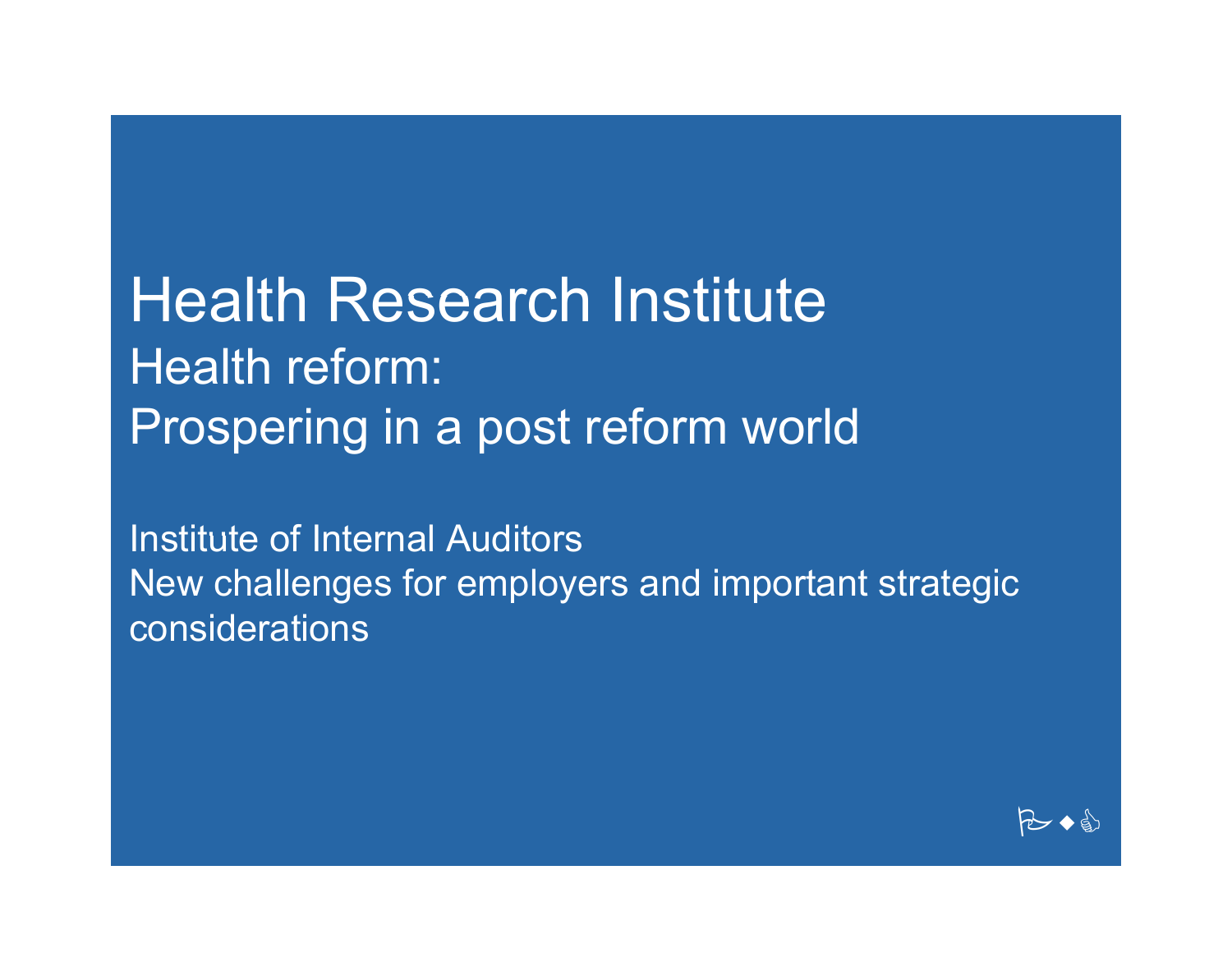## Table of Contents

### Section

- 11 **Health Reform Overview**
- 2Employer Strategic Considerations
- 3Discussion: Strategic Implications
- 4Questions and Answers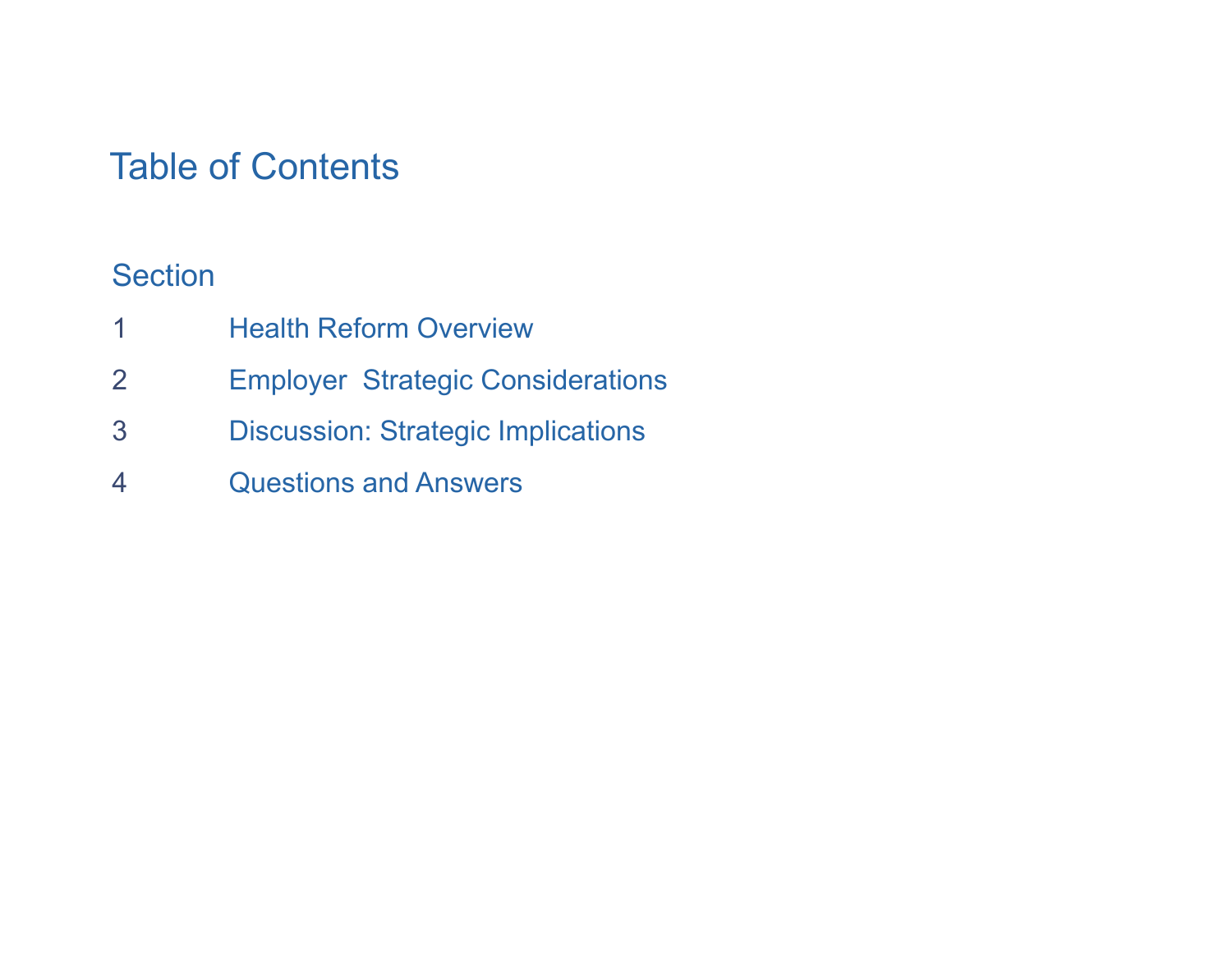## Section 1 Health Reform Overview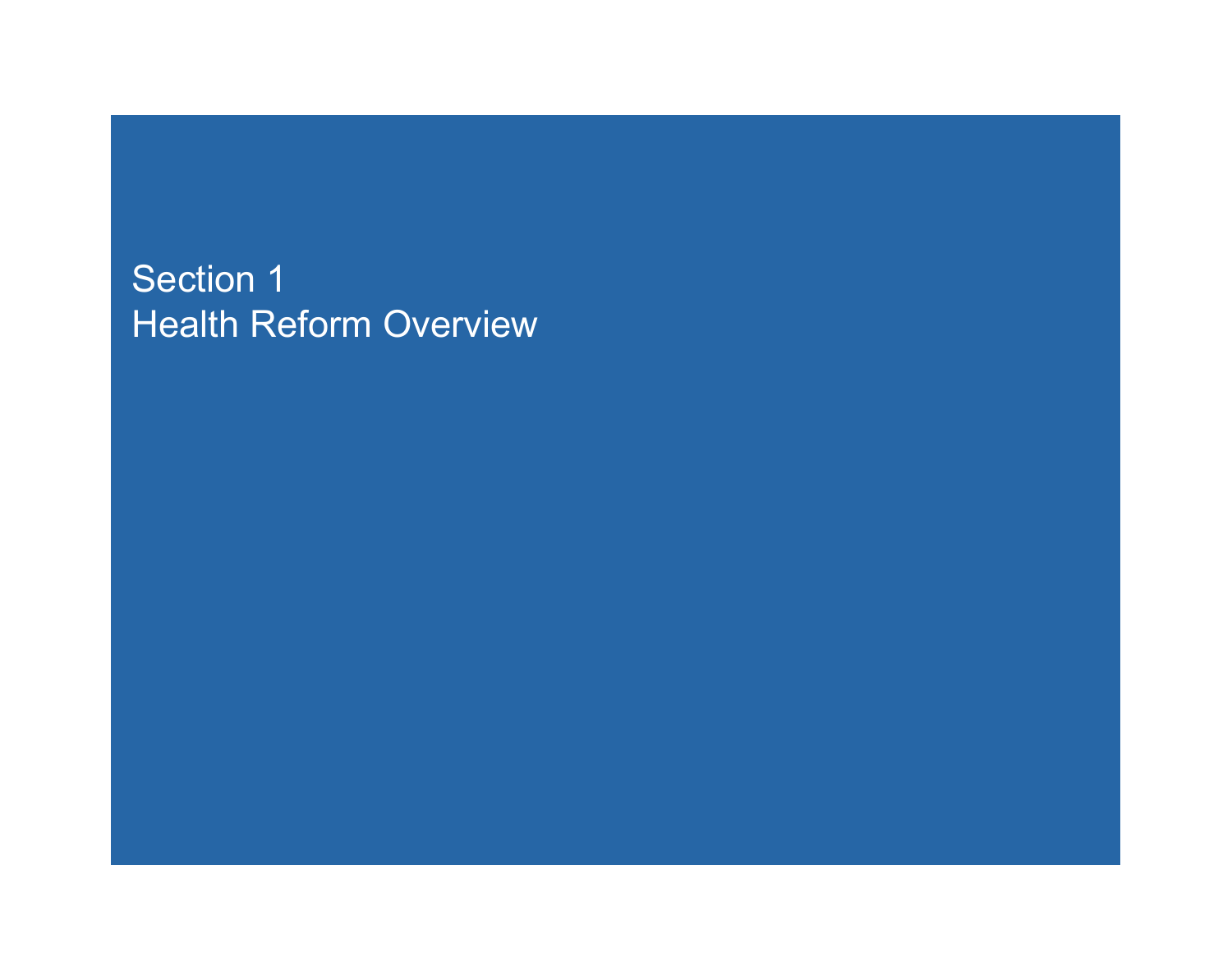### Health Reform Makes Collaboration an Important Strategy for Success

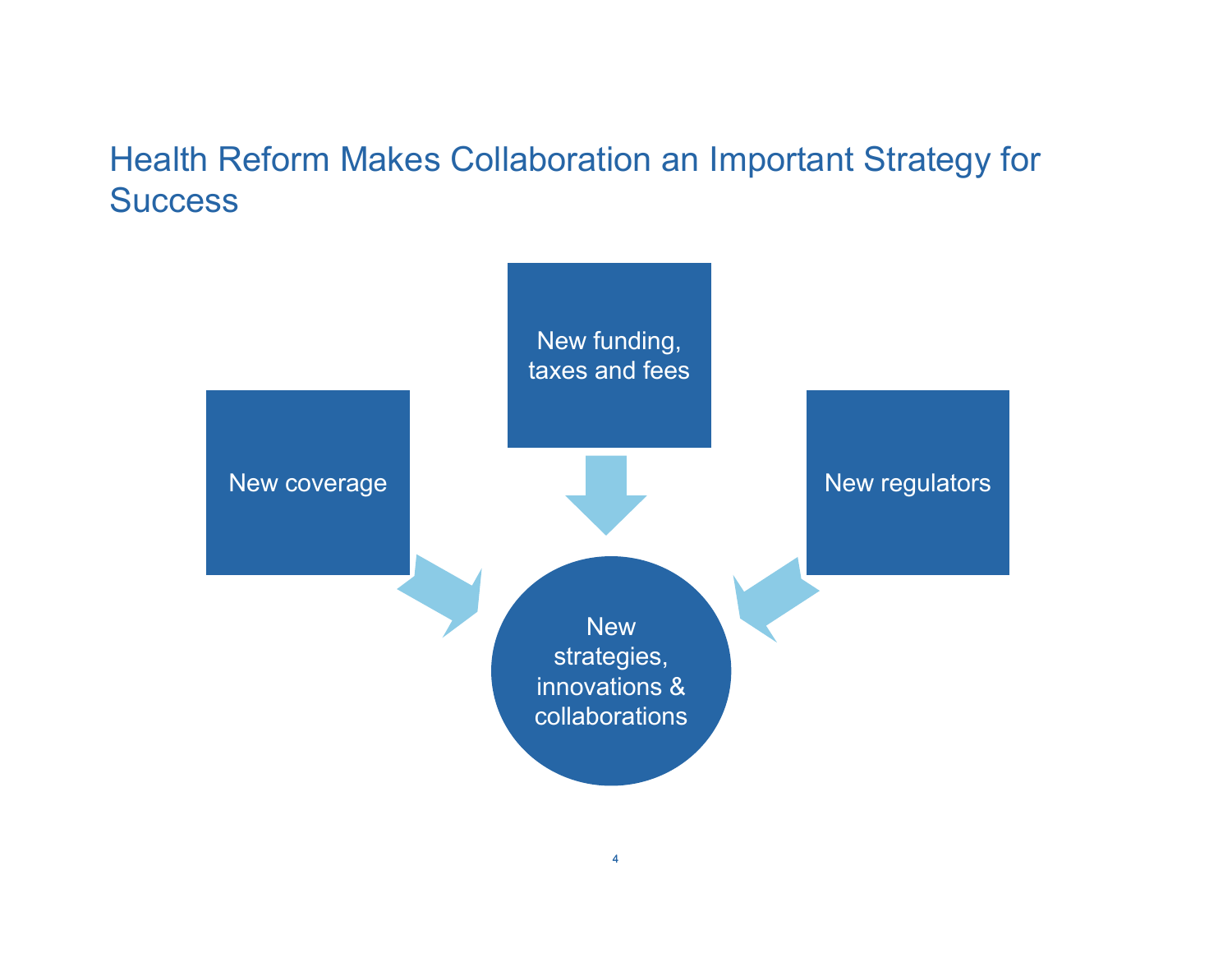## Health Reform Reduces the Number of Uninsured by 32 million by Expanding Medicaid and Creating Exchanges



32 million individuals gain insurance coverage at a cost of \$214 billion in 2019

Sources: CBO, Letter to Nancy Pelosi, 20 March 2010.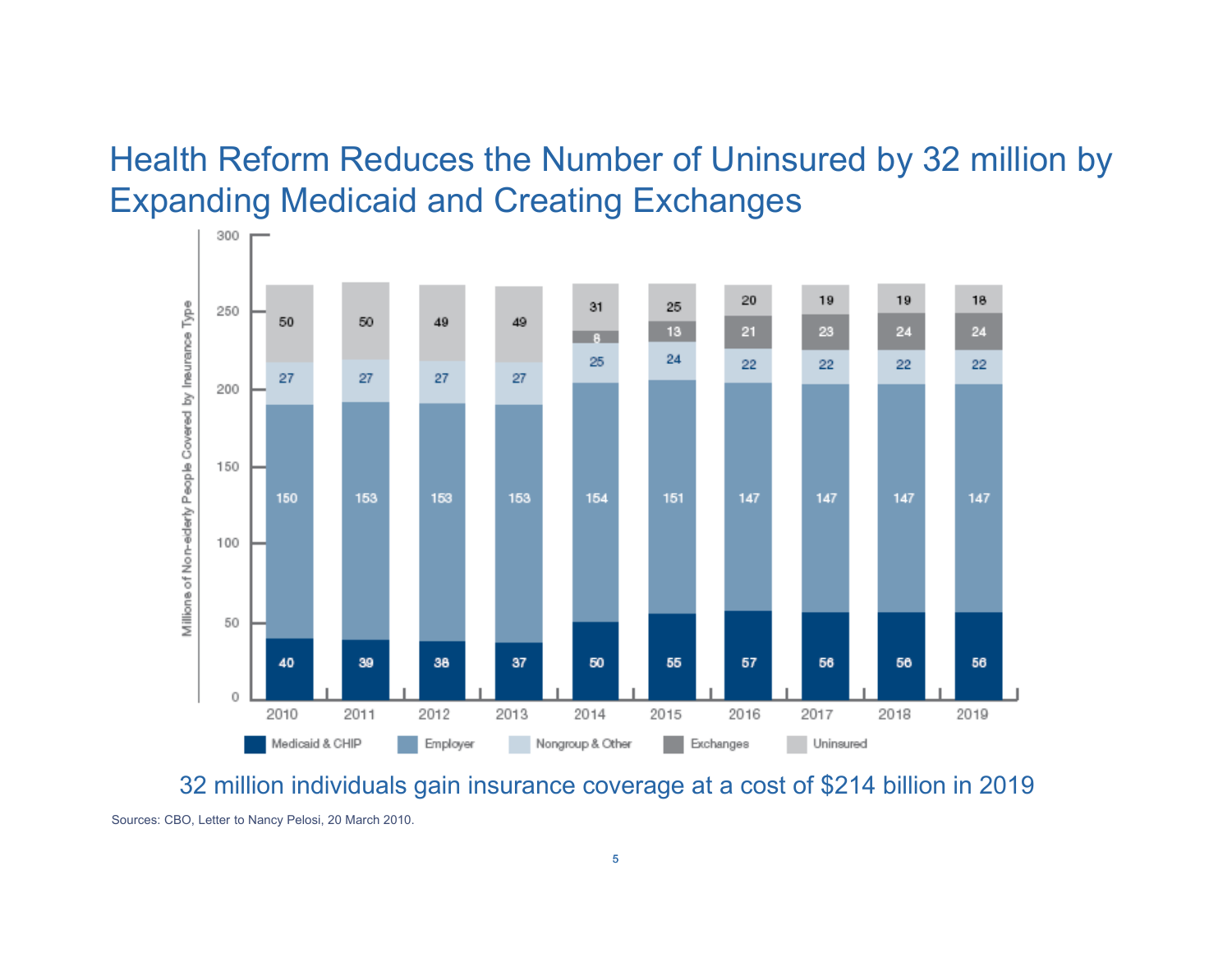## Federal Funding of Coverage is Paid with New Fees, Taxes and Payment Reductions

Spending on health reform-\$938B

Paying for health reform-\$1,081B



Sources: CBO Letter to Nancy Pelosi, 20 March 2010; Joint Committee on Taxation Report JCX-16-10, 20 March 2010; PricewaterhouseCoopers Analysis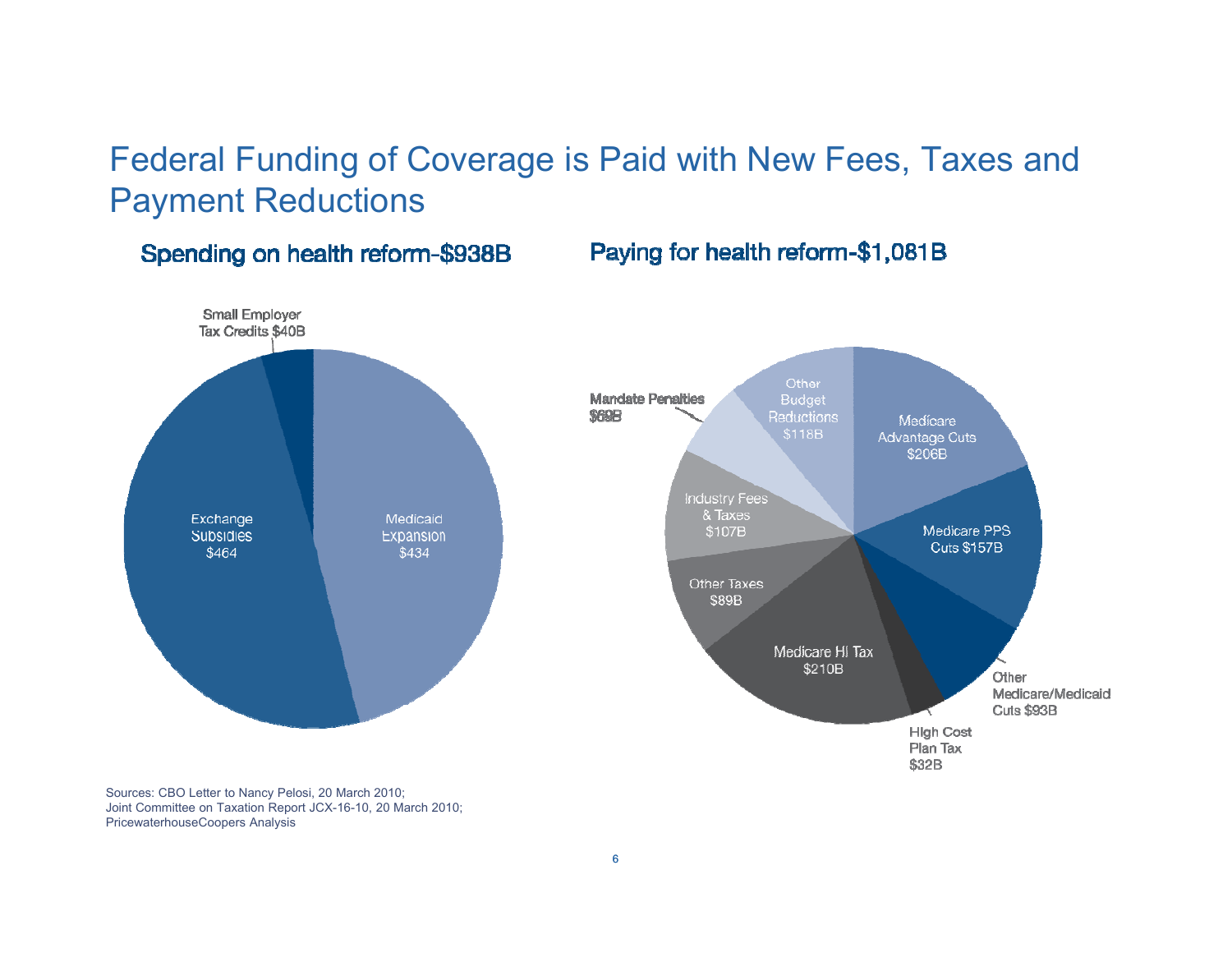### Regulators Involved in the Implementation of Health Reform

#### **Major new regulators will oversee cost control and innovation**

#### **Existing federal agencies take on complex new responsibilities**

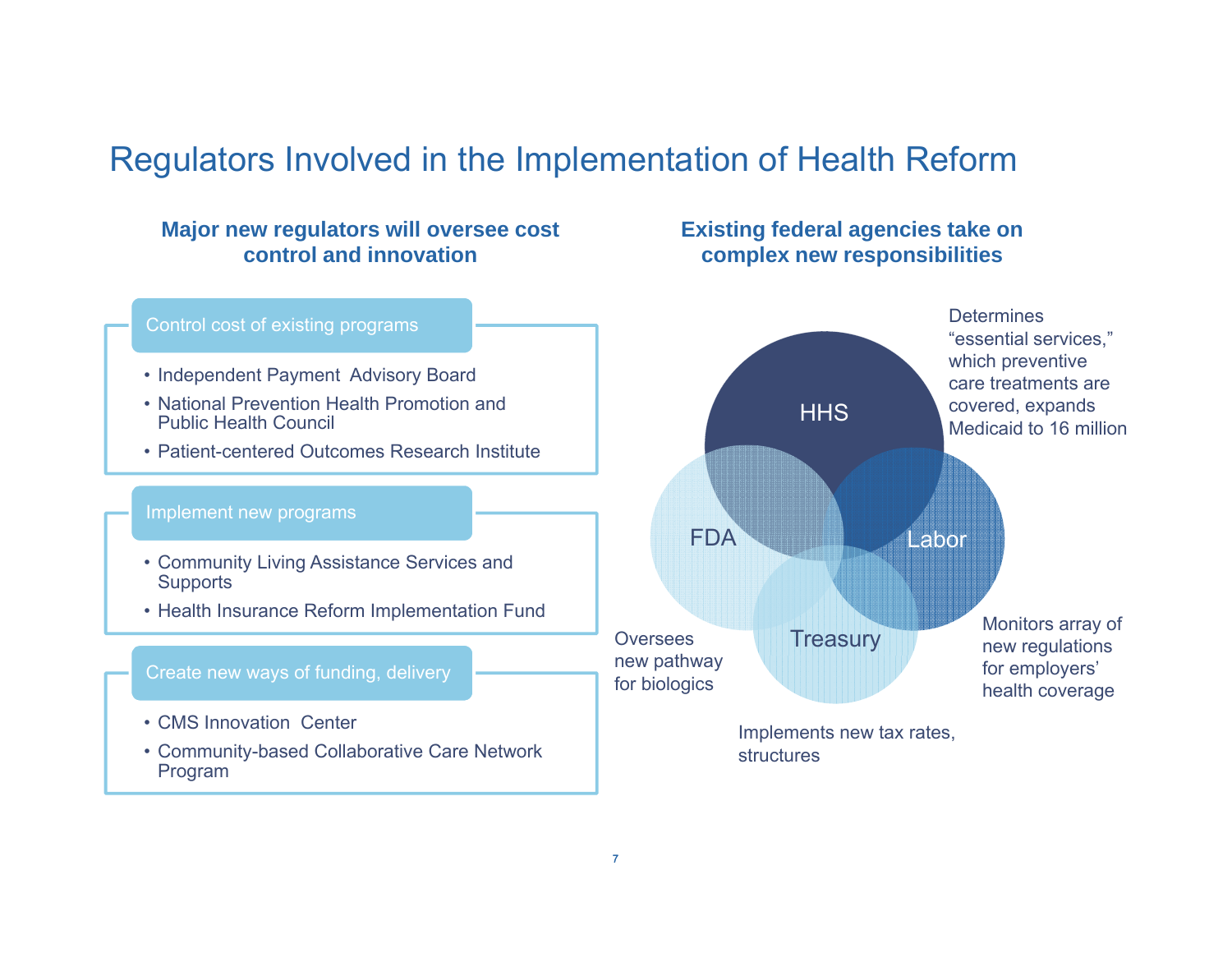## Three Tranches of Health Reform

#### Regulation and coverage (2010-2013)

- Elimination of pre-existing coverage exclusions for children and lifetime coverage limits and rescissions; dependent coverage through age 26
- MLR minimums
- · Medicare Part D gap narrows, Medicare Advantage rates frozen, bonuses available, beneficiary rebates, free preventive care
- Temporary high risk pools
- · Fee on brand -name pharmaceutical manufacturers
- Community Living and Support Services Act (CLASS Act)

#### Major expansion of coverage (2014)

- Mandates for individuals
- . Employer penalties for those that do not provide coverage
- · Health insurance exchanges
- · Small employer and individual subsidies
- . Health insurer industry fee
- · Guaranteed issue, rating bands, and risk adjustment
- Medicaid expansion
- Disproportionate share payment reductions to hospitals

#### Bending the cost curve (2015-2020)

- . Penalty for not adopting electronic medical records
- . Independent Payment Advisory Board (IPAB)
- · High-cost plan excise tax
- . Medicare Part D "Doughnut Hole" closes
- . Reduced payment for hospital-acquired conditions

#### Source: PricewaterhouseCoopers LLP<br>8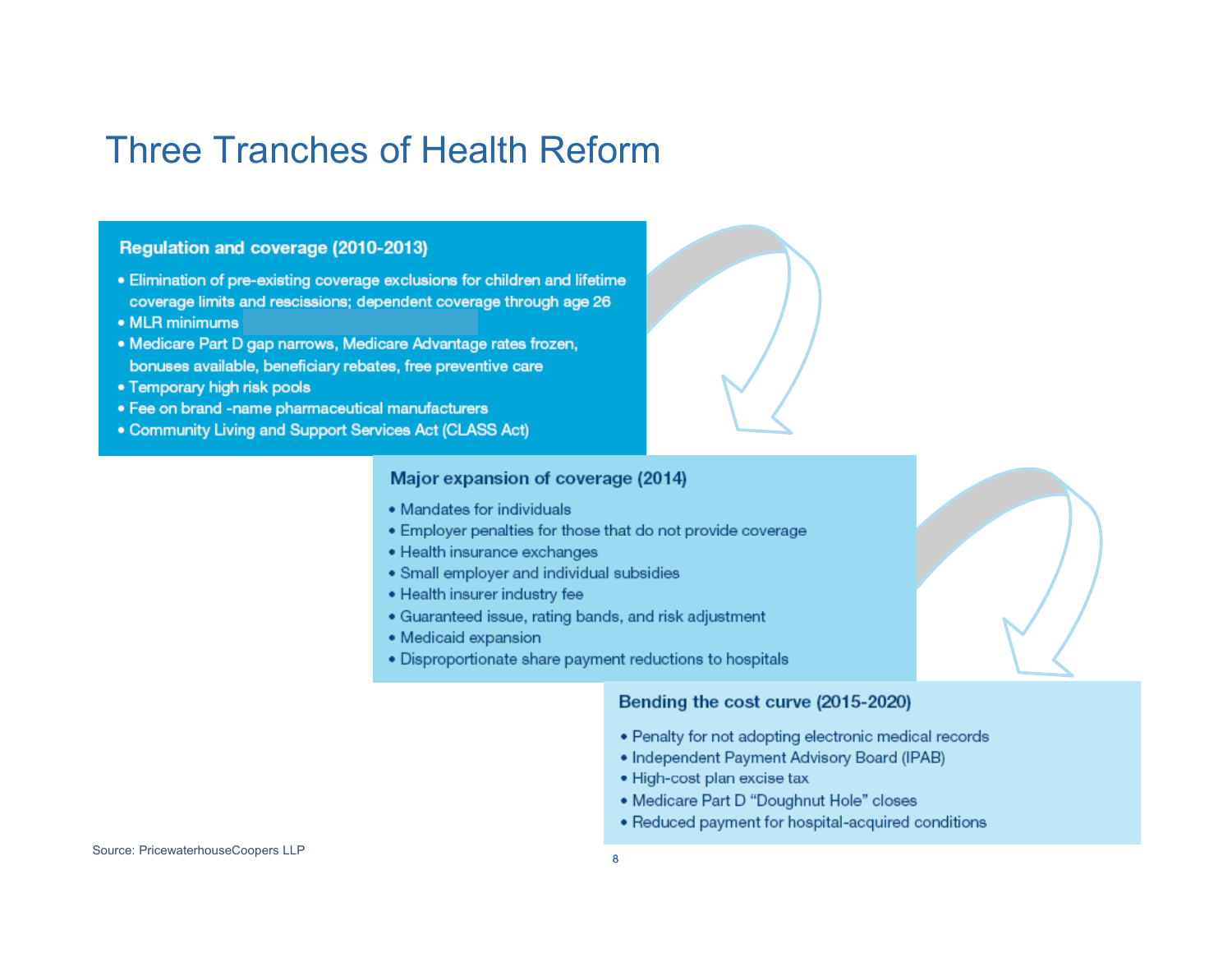# Reform requires action

| <b>Providers</b>                                                                                                                                                                                                                      | <b>Pharmaceutical Companies</b>                                                                                                                                            |
|---------------------------------------------------------------------------------------------------------------------------------------------------------------------------------------------------------------------------------------|----------------------------------------------------------------------------------------------------------------------------------------------------------------------------|
| • Accelerate physician alignment and<br>employment.<br>• Mitigate quality penalties and reputational<br>cost.<br>• Adjust to movement of uninsured to<br>Medicaid.                                                                    | • Manage 4.3% drug spending reduction.<br>• Plan around biologic pathway to "generics."<br>• Provide products based on payment for<br>health outcomes.                     |
| <b>Payers</b>                                                                                                                                                                                                                         | <b>Employers</b>                                                                                                                                                           |
| • Lower administrative expenses to meet the<br>new medical loss ratios (MLR).<br>• Shift attention from group to individual plans.<br>• Differentiate on price, service, quality, and<br>provider network in the insurance exchanges. | • Assess short-term impact on health benefit<br>plans.<br>• Assess short and long-term cost impact of<br>reform.<br>• Develop longer term strategy for health<br>benefits. |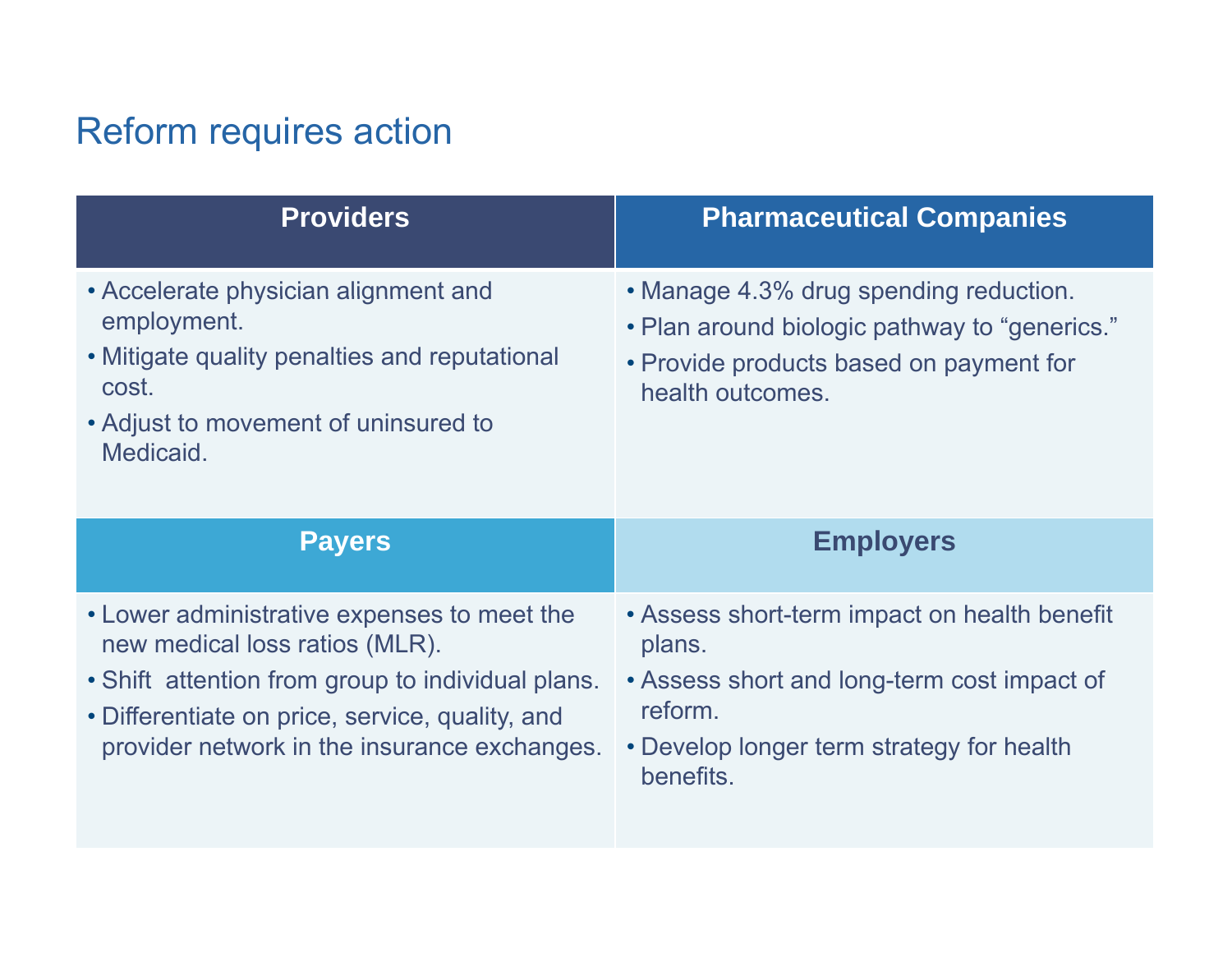Federal budgetary pressures will require attention in coming years, which could affect reform provisions



Source: Congressional Budget Office, January and March 2010, PricewaterhouseCoopers calculations.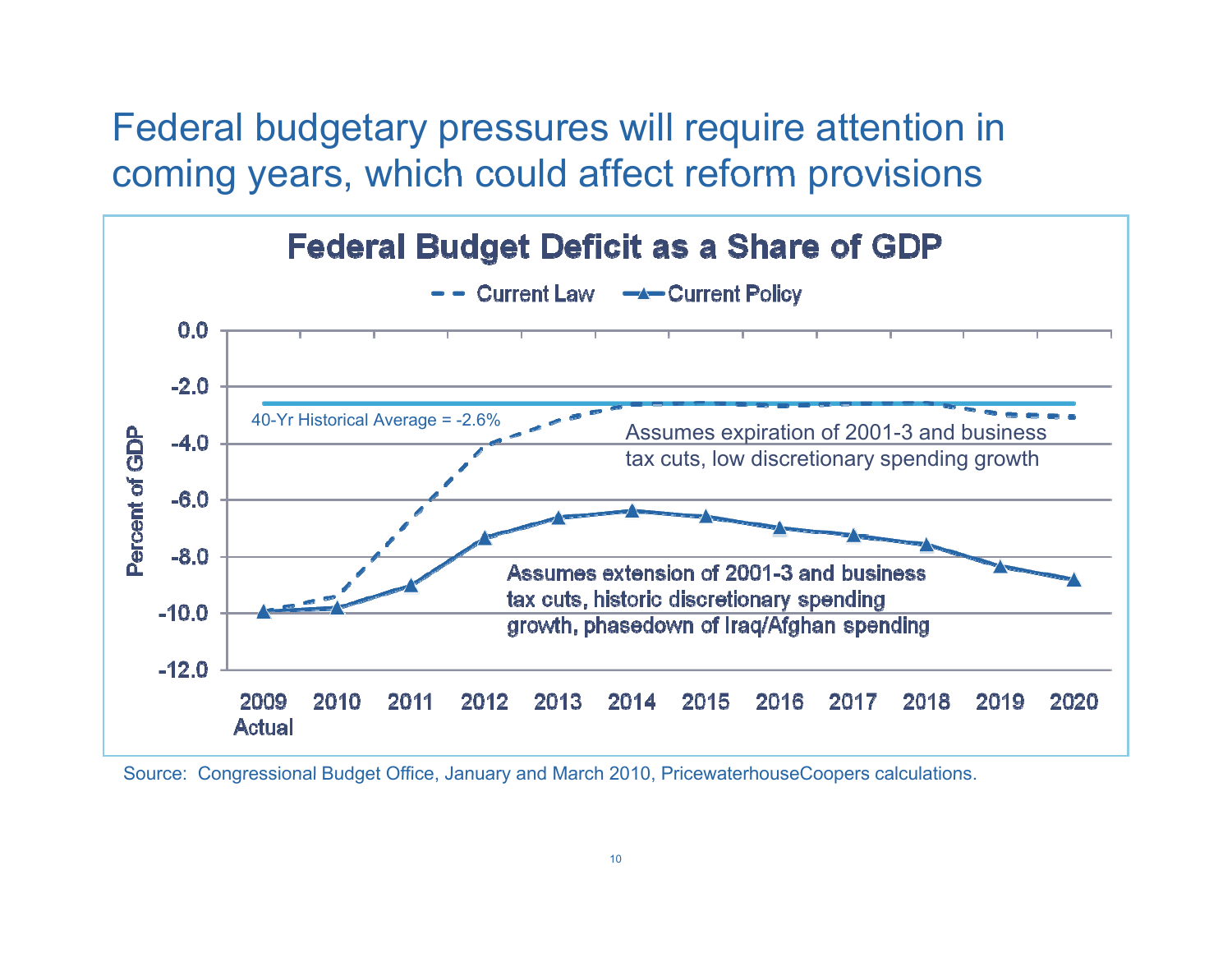## How Health Reform Moves the Status Quo to Customized Care

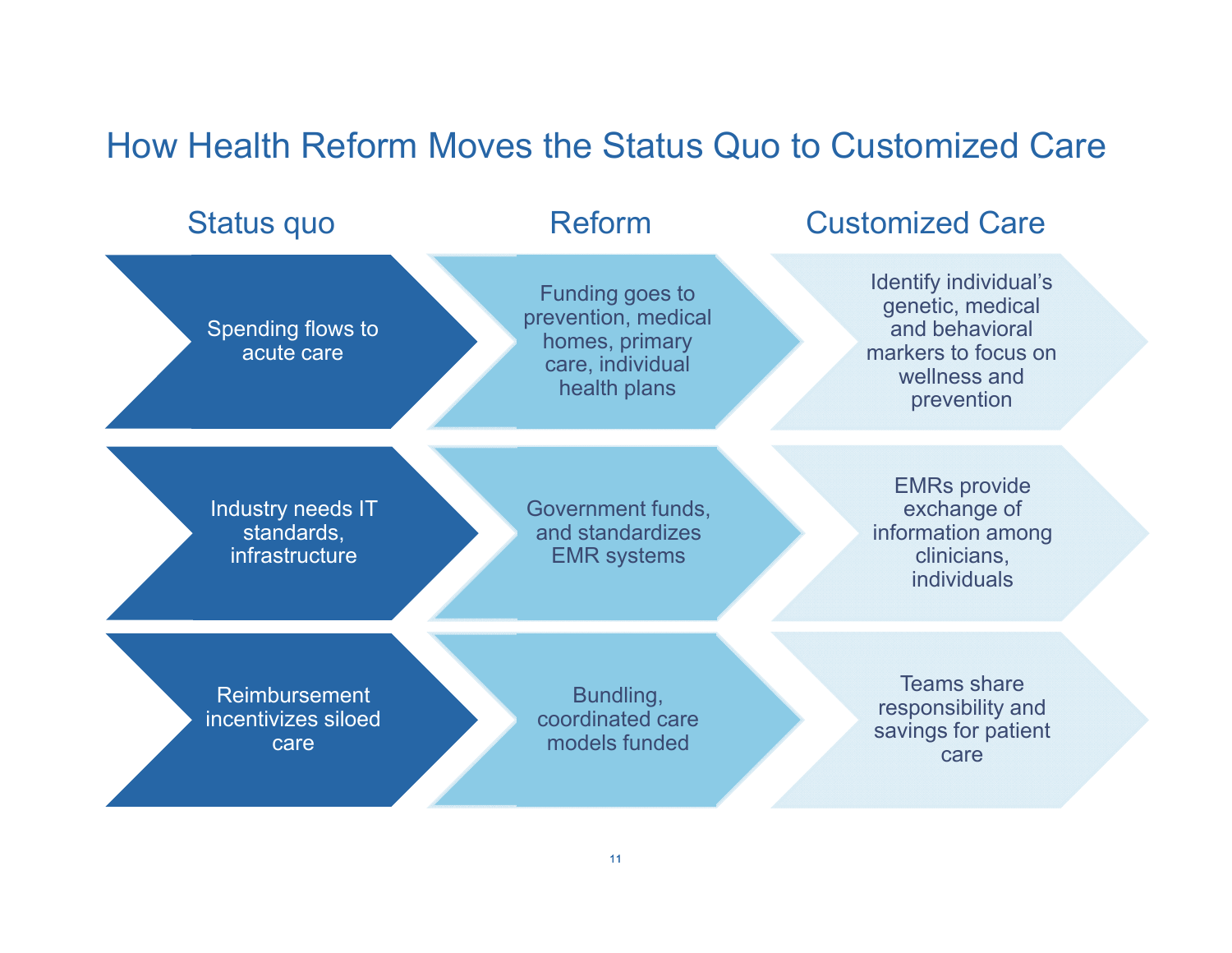## Section 2 Employer Strategic Considerations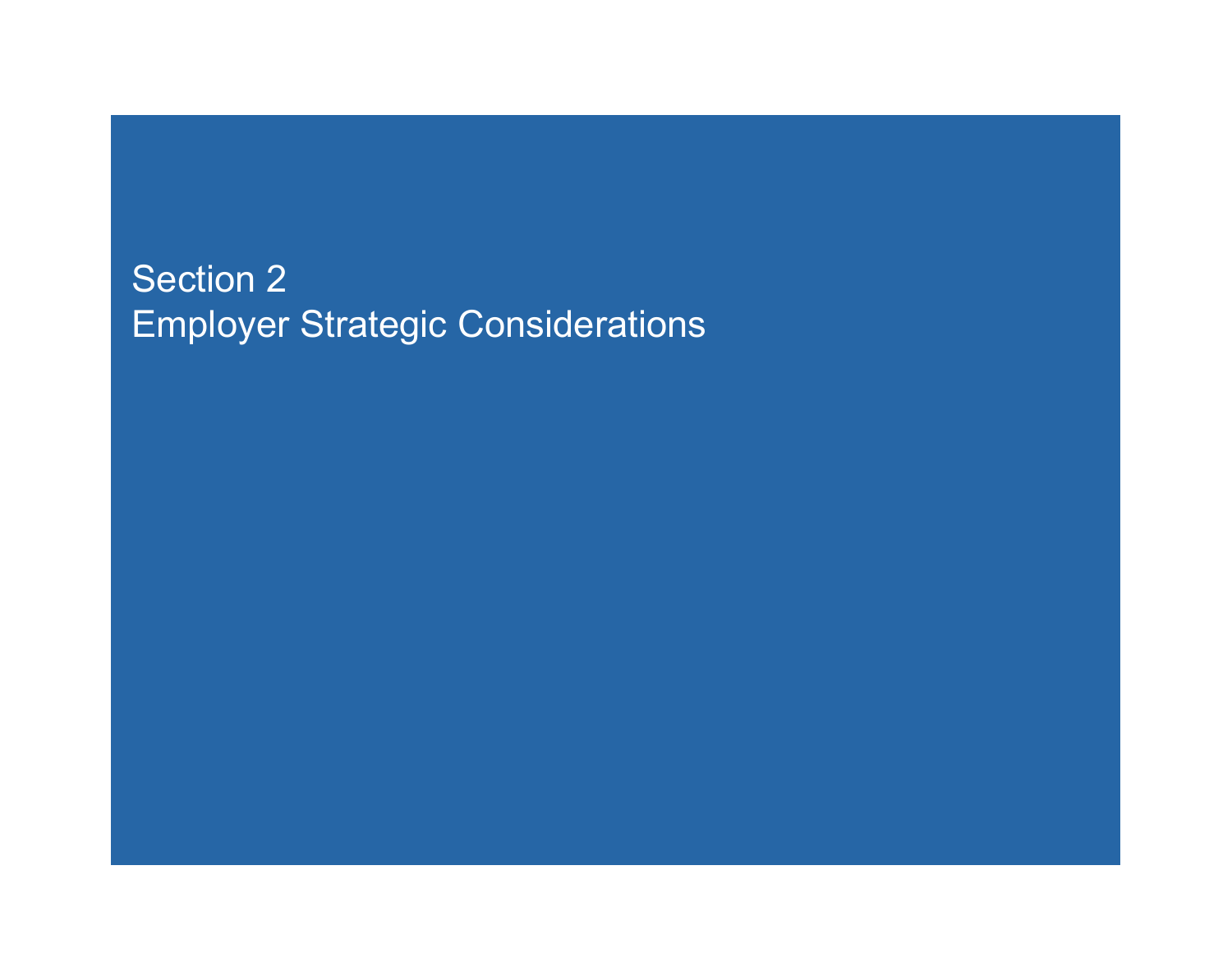## Timeline of major provisions affecting employers

#### New rules for employer-sponsored insurance and plans

| $\mathbf{S}$<br>The health reform laws require companies | Begin:       | • Providing<br>coverage to<br>children up<br>to age 26<br>Covering<br>$\bullet$<br>children<br>regardless of<br>pre-existing<br>conditions<br>Considering<br>participation<br>in pre-65<br>retiree<br>reinsurance<br>program | $\cdot$ Reporting<br>value of<br>worker<br>health<br>benefits on<br>$W-2$<br>Considering<br>offering new<br>community<br>living<br>assistance<br>services and<br>supports<br>benefit<br>(CLASS) | • Providing<br>uniform<br>statement of<br>benefits to<br>employees<br>Providing<br>1099 for<br>certain<br>corporate<br>service<br>providers | • Notifying<br>workers<br>about the<br>state<br>insurance<br>exchanges<br>that will start<br>in 2014                                                | • If available,<br>considering whether to<br>join state health<br>insurance exchanges<br>(small employers)<br>Covering all full-time<br>workers or pay the<br>"free-rider" penalty<br>• Getting subsidies for<br>providing coverage to<br>their workers (small<br>employers only)<br>• Considering offering<br>30% wellness<br>incentives to workers | • If available,<br>considering<br>whether to join<br>state health<br>insurance<br>exchanges<br>(large<br>employers) |
|----------------------------------------------------------|--------------|------------------------------------------------------------------------------------------------------------------------------------------------------------------------------------------------------------------------------|-------------------------------------------------------------------------------------------------------------------------------------------------------------------------------------------------|---------------------------------------------------------------------------------------------------------------------------------------------|-----------------------------------------------------------------------------------------------------------------------------------------------------|------------------------------------------------------------------------------------------------------------------------------------------------------------------------------------------------------------------------------------------------------------------------------------------------------------------------------------------------------|---------------------------------------------------------------------------------------------------------------------|
|                                                          |              | 2010                                                                                                                                                                                                                         | 2011                                                                                                                                                                                            | 2012                                                                                                                                        | 2013                                                                                                                                                | 2014                                                                                                                                                                                                                                                                                                                                                 | 2017-2018                                                                                                           |
|                                                          |              | First plan year after Sept. 23, 2010                                                                                                                                                                                         |                                                                                                                                                                                                 |                                                                                                                                             |                                                                                                                                                     |                                                                                                                                                                                                                                                                                                                                                      |                                                                                                                     |
|                                                          | <b>Stop:</b> | <b>Setting</b><br>lifetime limits<br>on benefits<br>Implementing<br>annual benefit<br>limits that do<br>not meet HHS<br>standards                                                                                            | • Allowing<br>OTC drugs<br>as qualified<br>medical<br>expenses                                                                                                                                  |                                                                                                                                             | • Allowing<br><b>FSA</b><br>contributions<br>of more than<br>\$2,500<br><b>Deducting</b><br>federal<br>subsidies<br>for retiree<br>drug<br>coverage | • Setting out-of-<br>pocket limits that<br>are greater than<br>health savings<br>account plan limits<br><b>Making workers</b><br>wait more than 90<br>days to enroll<br>• Setting annual plan<br><b>limits</b><br><b>Excluding benefits</b><br>for pre-existing<br>conditions                                                                        | • Offering<br>"high-cost"<br>benefit<br>plans or<br>face $40%$<br>excise tax                                        |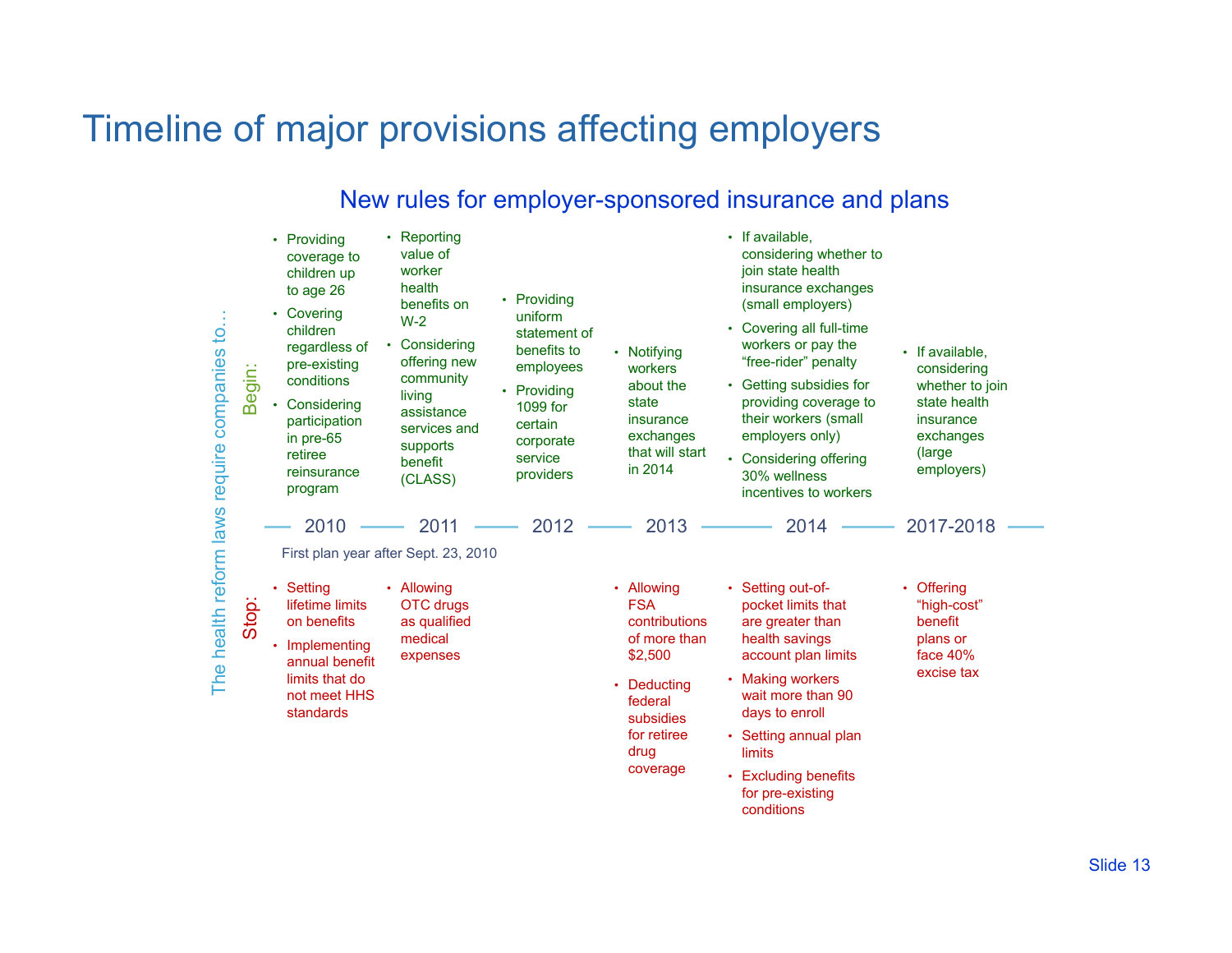## **Growth in medical costs for 2011 is expected to be 9%, down 0.5% from 2010**



**Pre-managed care benefit design**  with higher deductibles and more coinsurance

**Generics** erode brand-name drug spending

**COBRA costs** return to more normal levels

**Cost-shiftin g** from Medicare **Provider consolidation could** increase their bargaining power Providers increase investment in **electronic health records** to get stimulus funding

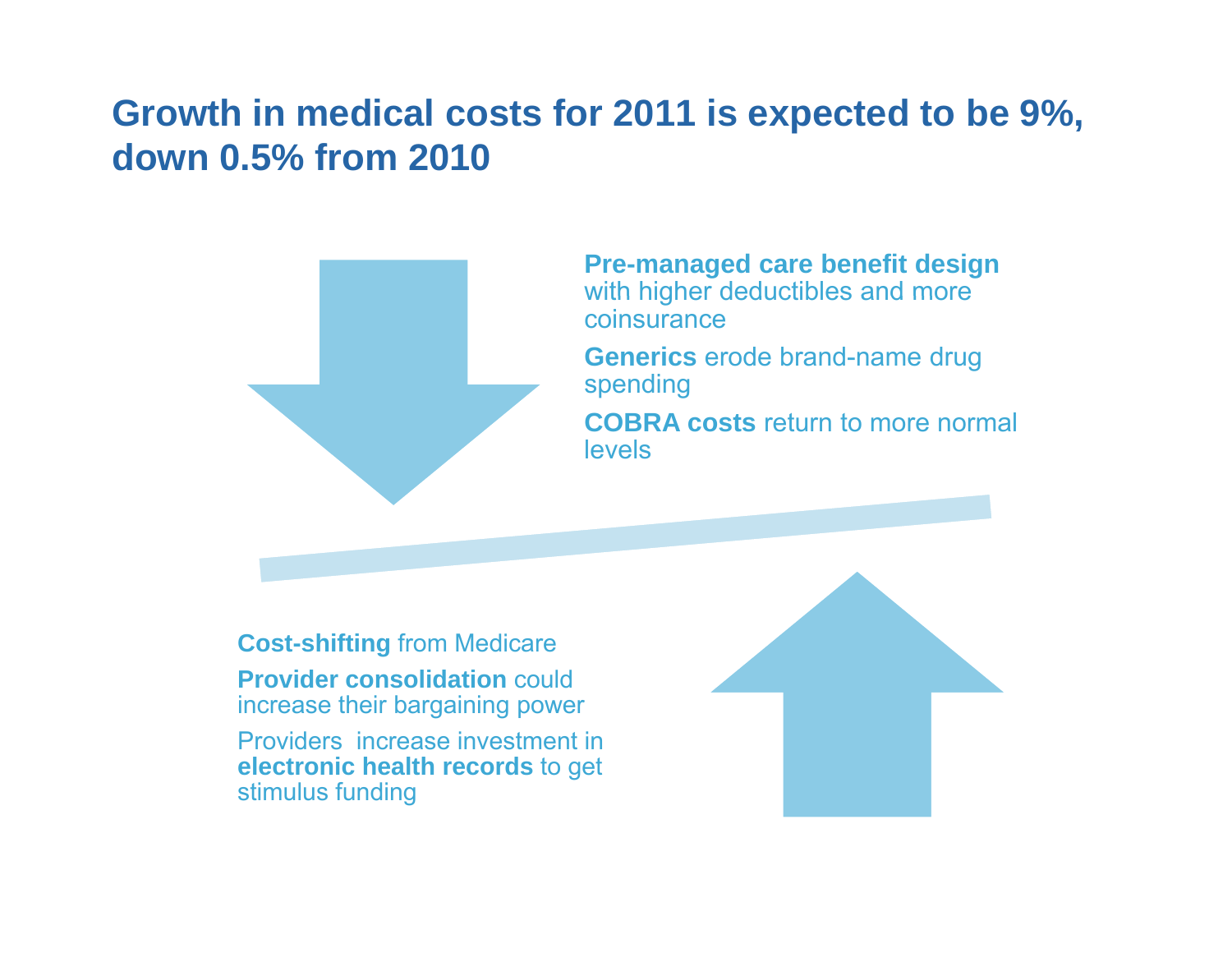## **Coinsurance is increasingly replacing co-pays**

**Percentage of employers using coinsurance for selected services**



Percentage of employers using coinsurance

Source: PricewaterhouseCoopers Touchstone survey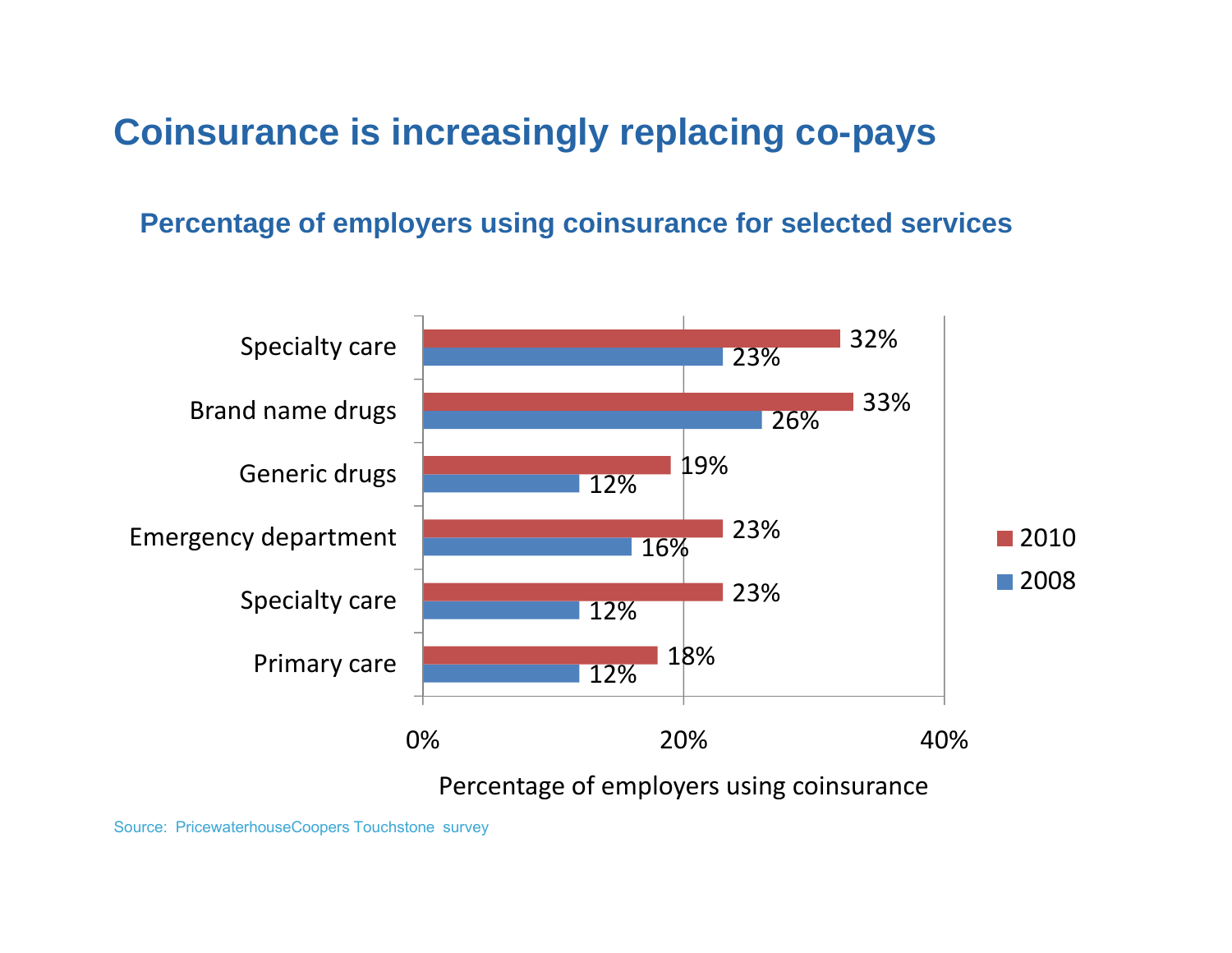## **Deductibles are high and rising**

• 43% of employers have a deductible of \$400 or greater, up from 25% in 2008

- •• 32% of employers offer high- 12% deductible plan with a health savings account (HSA) 8%
- 19% of employers offer highdeductible plan with a health reimbursement account (HRA)

#### **% of employers that say a high ‐ deductible plan is the one with e** of \$400 or greater. **the highest enrollment**



Source: PricewaterhouseCoopers Touchstone survey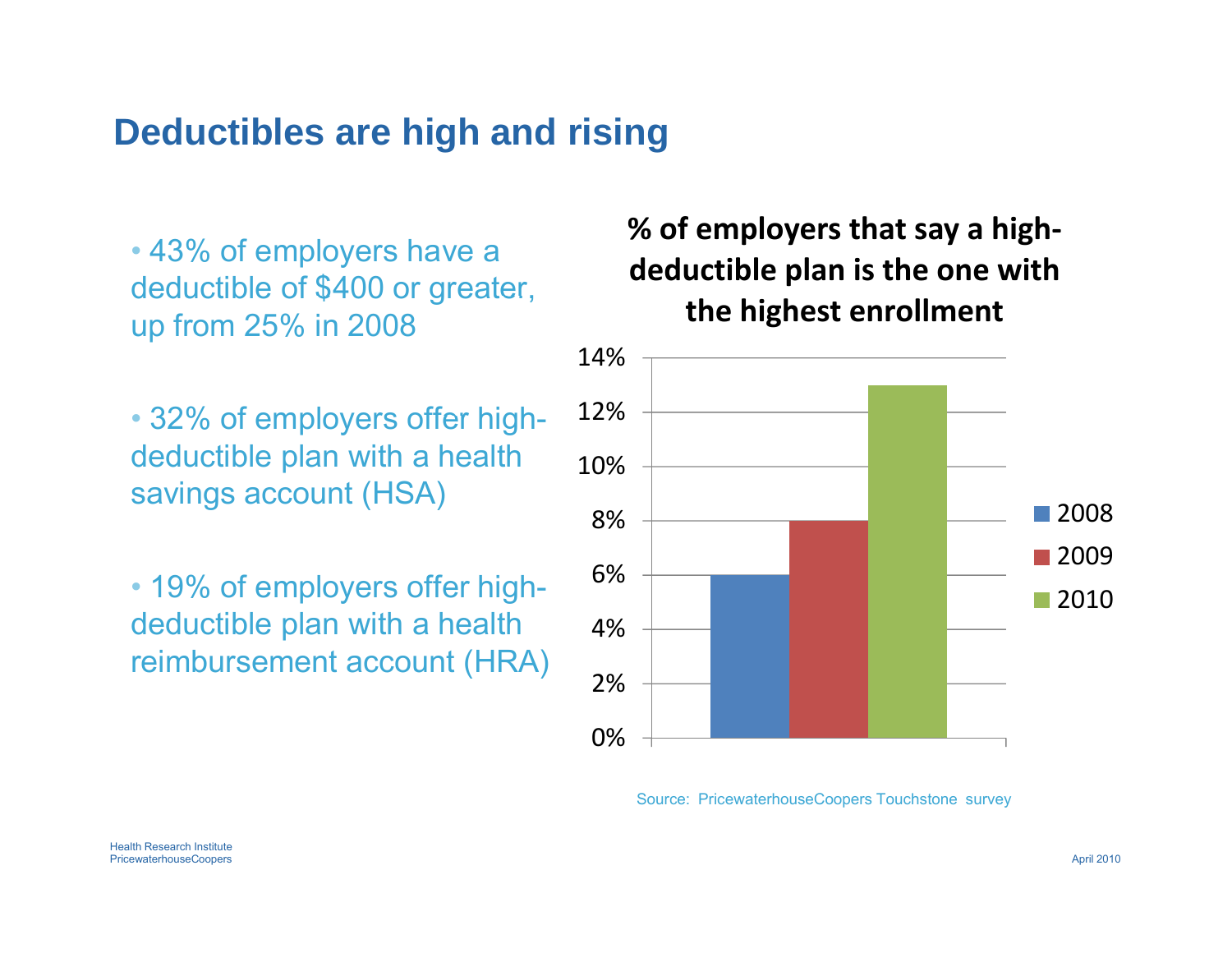## Most employers believe health reform will bring significant change …

- 94% of employers expect to have to make changes to their benefits to comply with PPACA while 74% expect to make additional changes to offset the costs of complying.
- 79% expect to re-evaluate their benefits strategy with the most common focus being to increase efforts related to health and wellness and with <sup>a</sup> substantial minority focusing on significant changes to company subsidies for employees or dependents, or considering coverage of employees through the state exchanges.

#### **As a result of PPACA provisions, likelihood of employers to:**

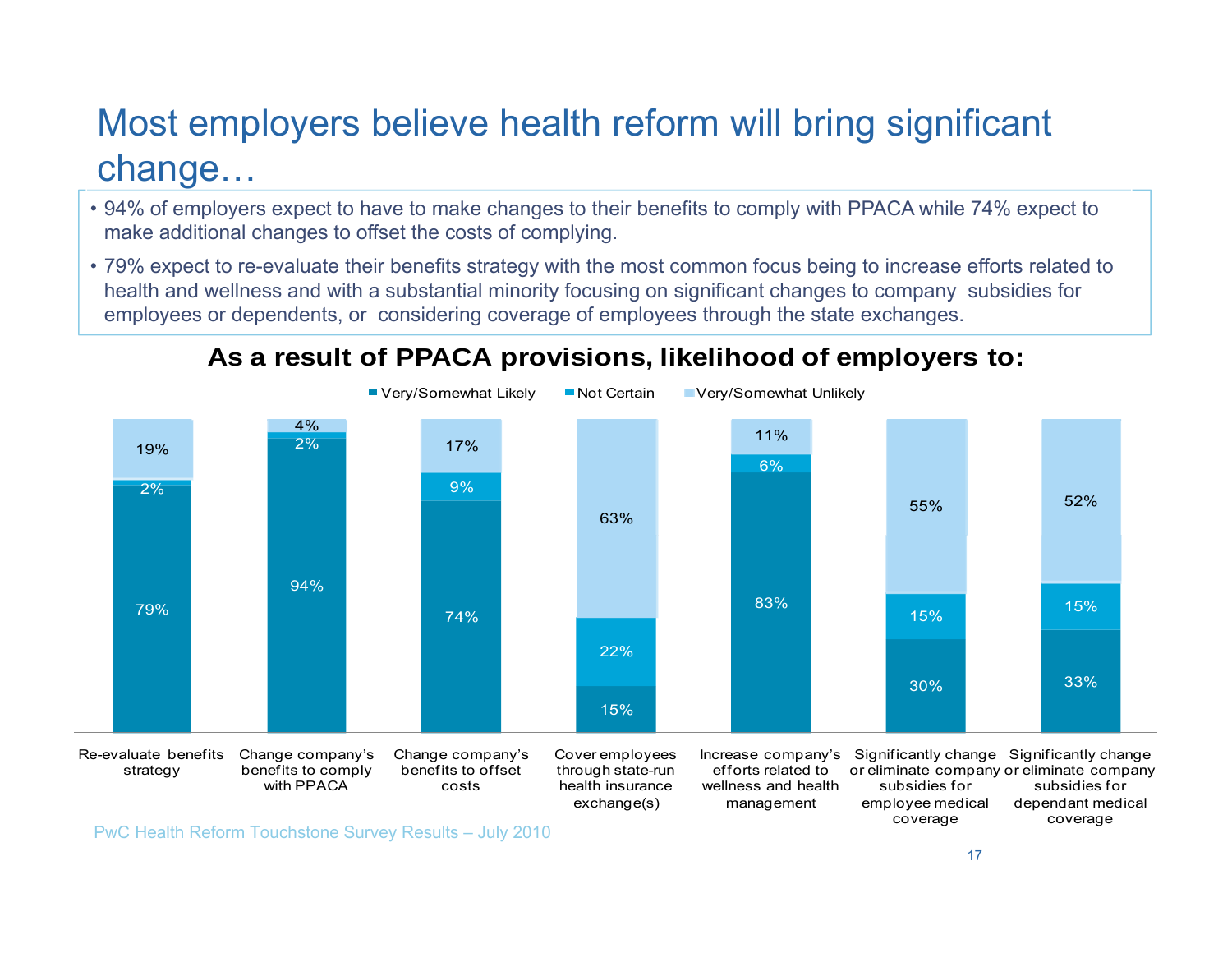## … and some employers will relook at why and how they provide coverage

- While most employers will continue to offer health coverage even when access is guaranteed in the open market, 16% of employers are looking to eliminate company plans and subsidize health exchange programs in the future.
- $\cdot$  If employers do provide subsidies to a health exchange in the future, most envision subsidies not varying by age or area but potentially varying based on other factors such as income.
- About half of employers are looking to significantly change or eliminate retiree medical benefits due to PPACA.



#### **Active Health**

**Retiree Health**

Likelihood of employers significantly changing or eliminating retiree medical benefits due to PPACA

|          | Very<br>Likely | Somewhat<br>Likely | Unlikely | Very<br>Unlikely |  |
|----------|----------------|--------------------|----------|------------------|--|
| $Pre-65$ | 13%            | 35%                | 39%      | 13%              |  |
| Post-65  | 15%            | 34%                | 37%      | 14%              |  |

PwC Health Reform Touchstone Survey Results – July 2010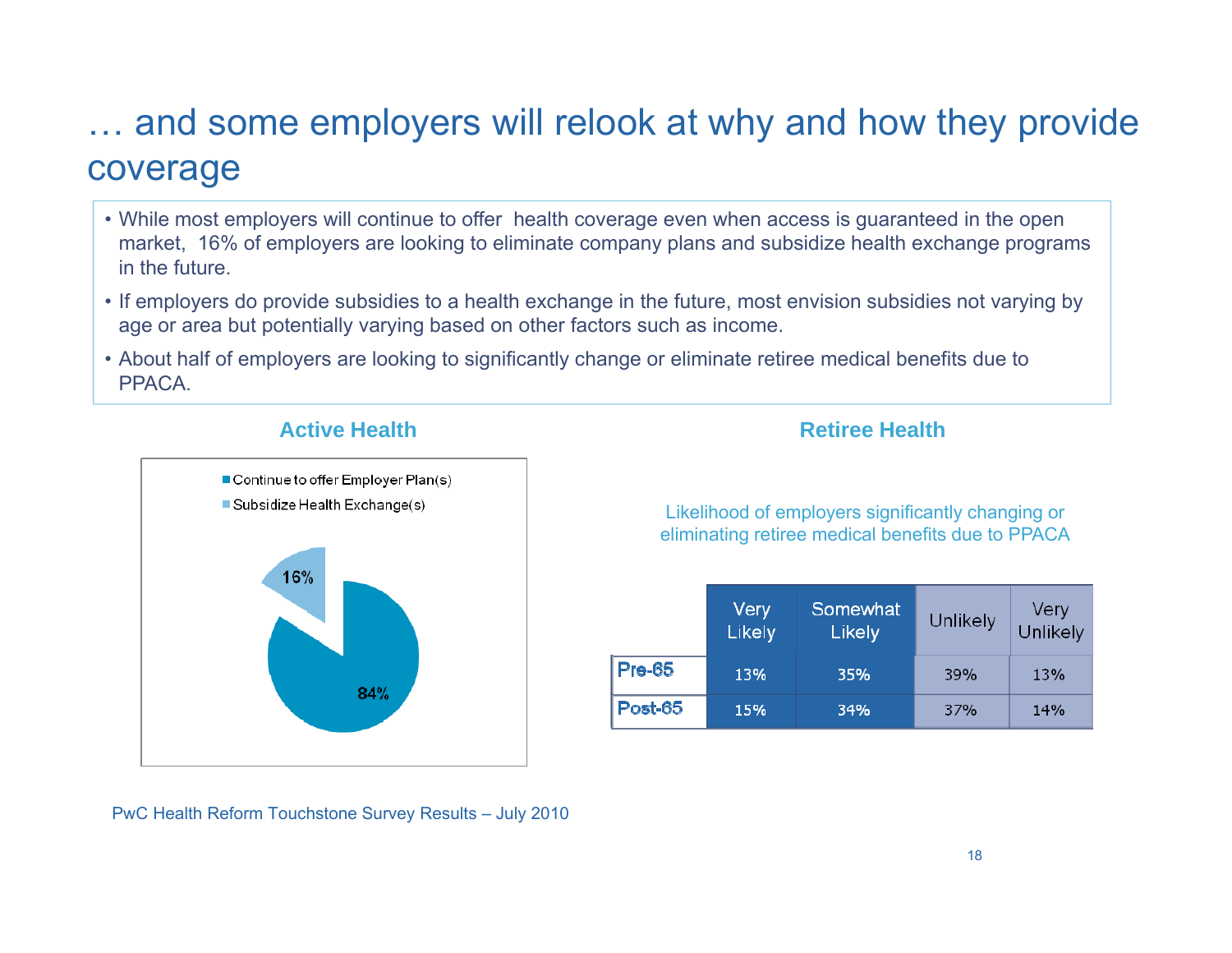## … as well as New Market Dynamics

## – State Exchanges, Guaranteed Issue, Federal Subsidies

- •State or region-based marketplaces for health insurance
- •Private health plans sell their products side-by-side
- •Health benefits standardized
- •Enrollment and information through website and phone hotline
- •Improved consumer choice and pricing transparency



- Employers must provide Notices to Employees about the Exchanges (3/2013) \*
	- For plan years beginning before 1/2016, states may provide that only <sup>≤</sup> 50 employees can participate
	- States may open to large employers in 2017  $\mathbf{P}_{\mathbf{r}}$  . The cooperation of  $\mathbf{P}_{\mathbf{r}}$  and  $\mathbf{P}_{\mathbf{r}}$  and  $\mathbf{P}_{\mathbf{r}}$  are contributions of  $\mathbf{P}_{\mathbf{r}}$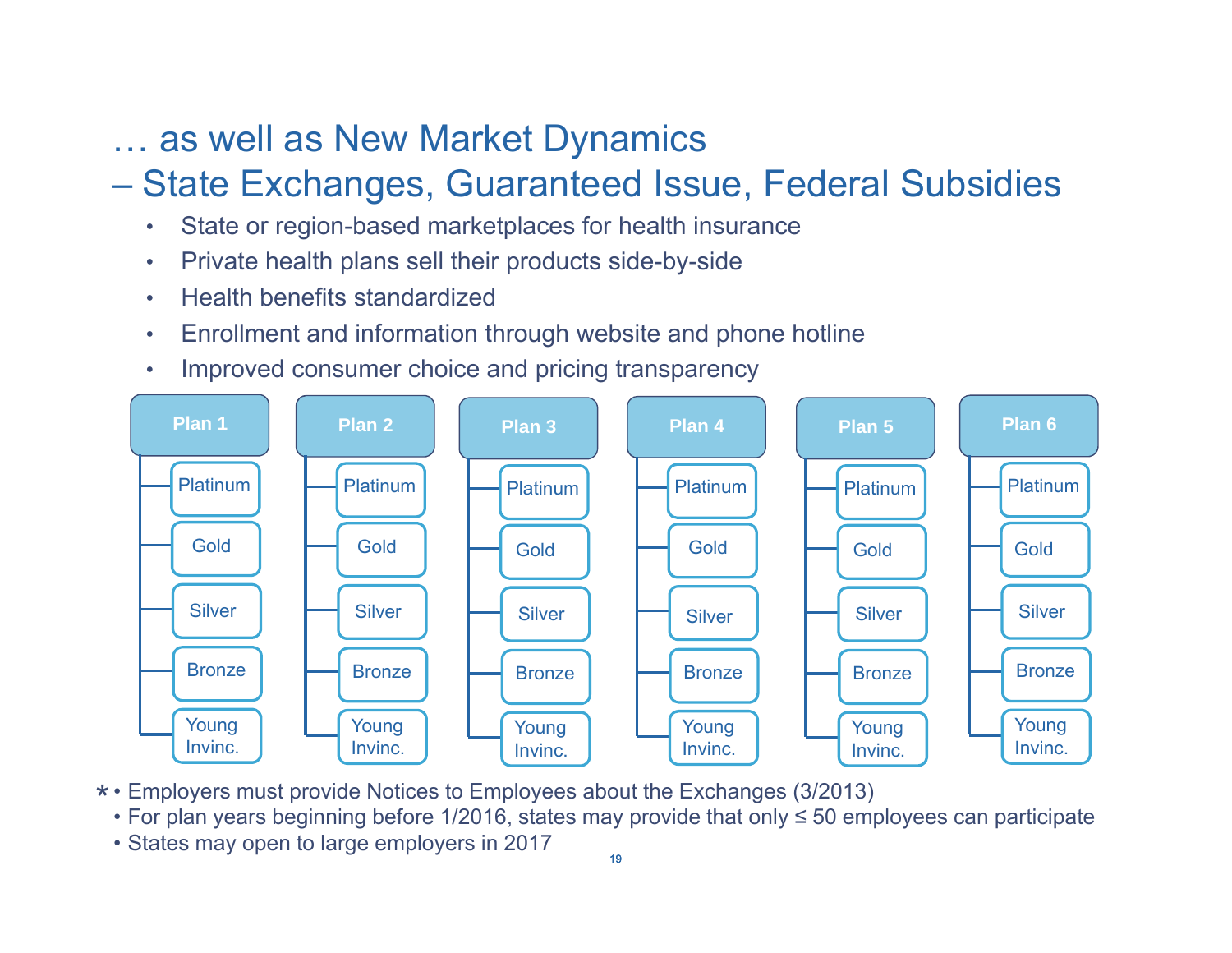## Impact of Healthcare Reform will vary

| <b>Employer segment</b>                                         | <b>High impact provisions</b>                                                                                                                       | <b>Key decisions</b>                                                                                                                                                                                                            |
|-----------------------------------------------------------------|-----------------------------------------------------------------------------------------------------------------------------------------------------|---------------------------------------------------------------------------------------------------------------------------------------------------------------------------------------------------------------------------------|
| Retail industry: low-wage, high<br>turnover workforce           | Coverage expansion<br>$\bullet$<br>Free rider penalty<br>Free choice voucher                                                                        | Revise or drop employee coverage<br>Consider funding access to the<br>exchange (when available)                                                                                                                                 |
| Mature industries with large<br>retiree populations             | Retiree drug subsidy<br>Temporary pre-65 reinsurance<br>Close Part D "Doughnut Hole"<br><b>Cutbacks in Medicare Advantage</b><br>funding            | Assess retiree medical accounting<br>impact<br><b>Apply for ERRP</b><br>Re-assess strategy on retiree<br>medical benefits                                                                                                       |
| Industries with high average<br>wage (e.g., financial services) | Additional 0.9% Medicare tax<br>New 3.8% Medicare tax on<br>$\bullet$<br>unearned income<br>Nondiscrimination requirements<br>for new insured plans | Communicate potential under-<br>withholding to 2 wage-earner<br>families<br>Consider additional qualified plan<br>$\bullet$<br>options (distributions not subject to<br>3.8% tax) or shifting capital gains<br>to earned income |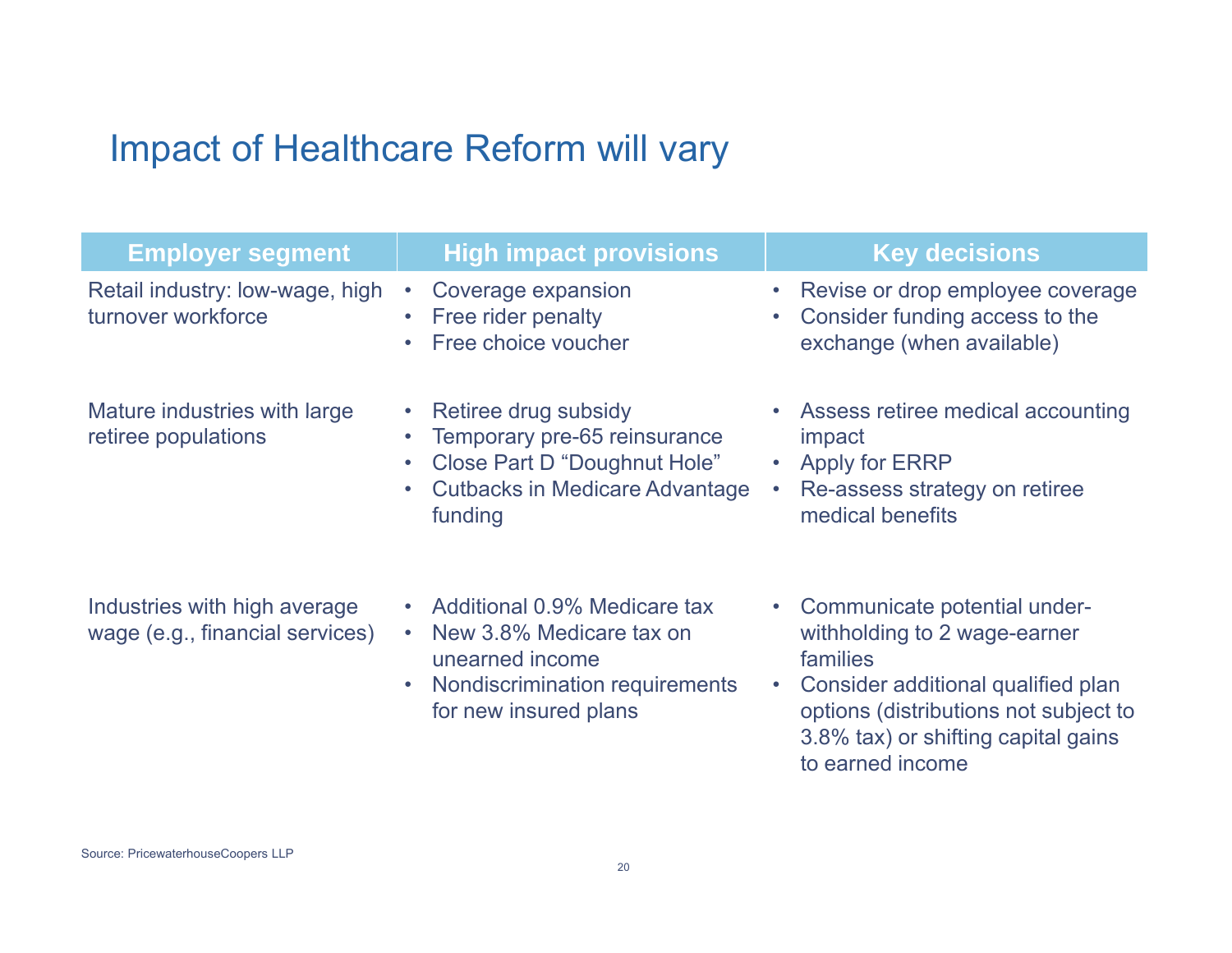## Section 3 Discussion: Strategic Implications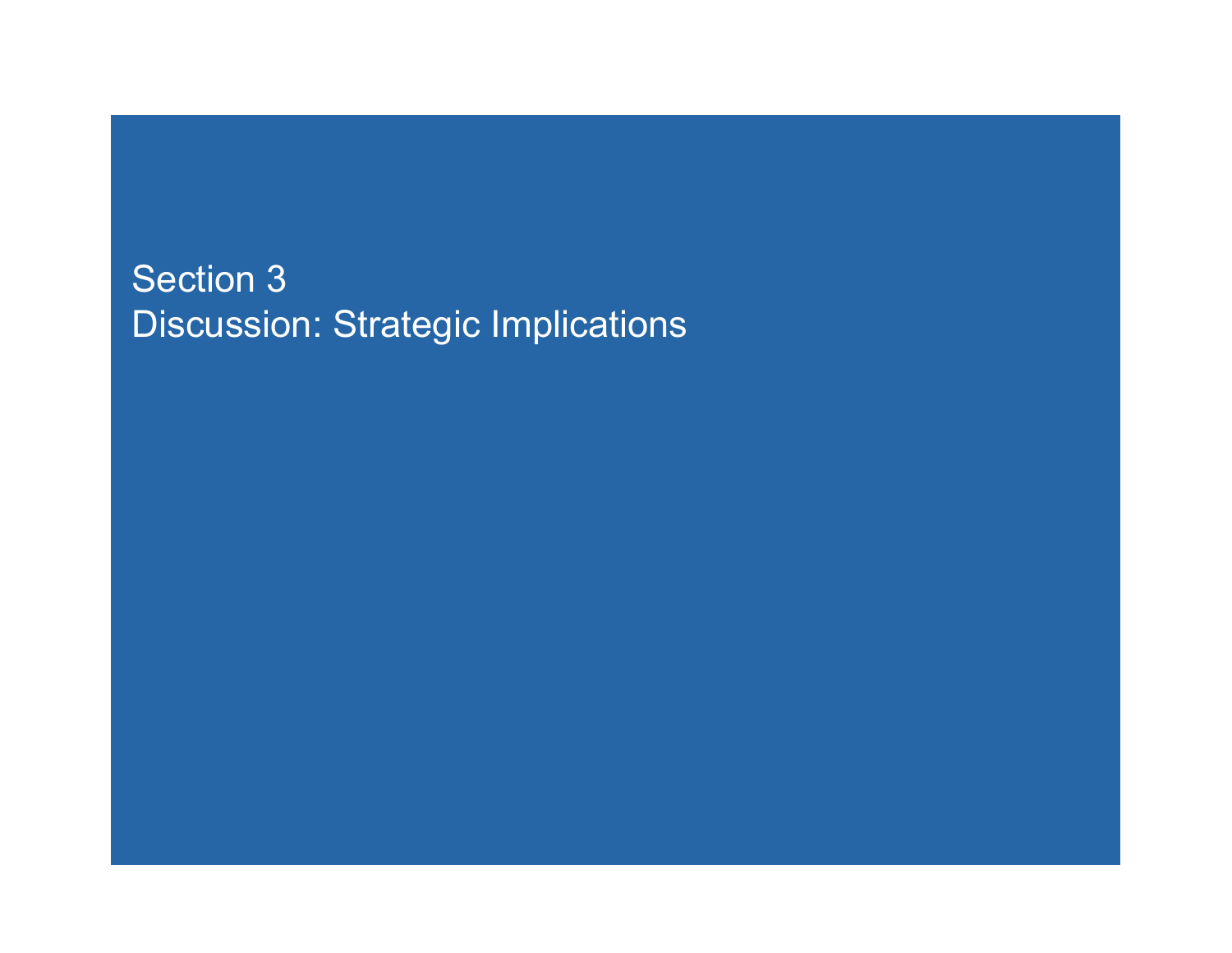# **Eligibility**

- $\bullet$  What role should you play with respect to health benefits when access is guaranteed in the open market?
- $\bullet$ How will employment policies (e.g. minimum work week) be influenced by "free rider" requirements?
- $\bullet$  How does the perceived value of health benefits compare to other rewards?
- • If employers elect not to offer coverage, will individual penalties under reform ensure coverage?
- How will health benefits policies be influenced by labor issues?
- $\bullet$  Will there need to be specific solutions targeted for unique populations?
- Other?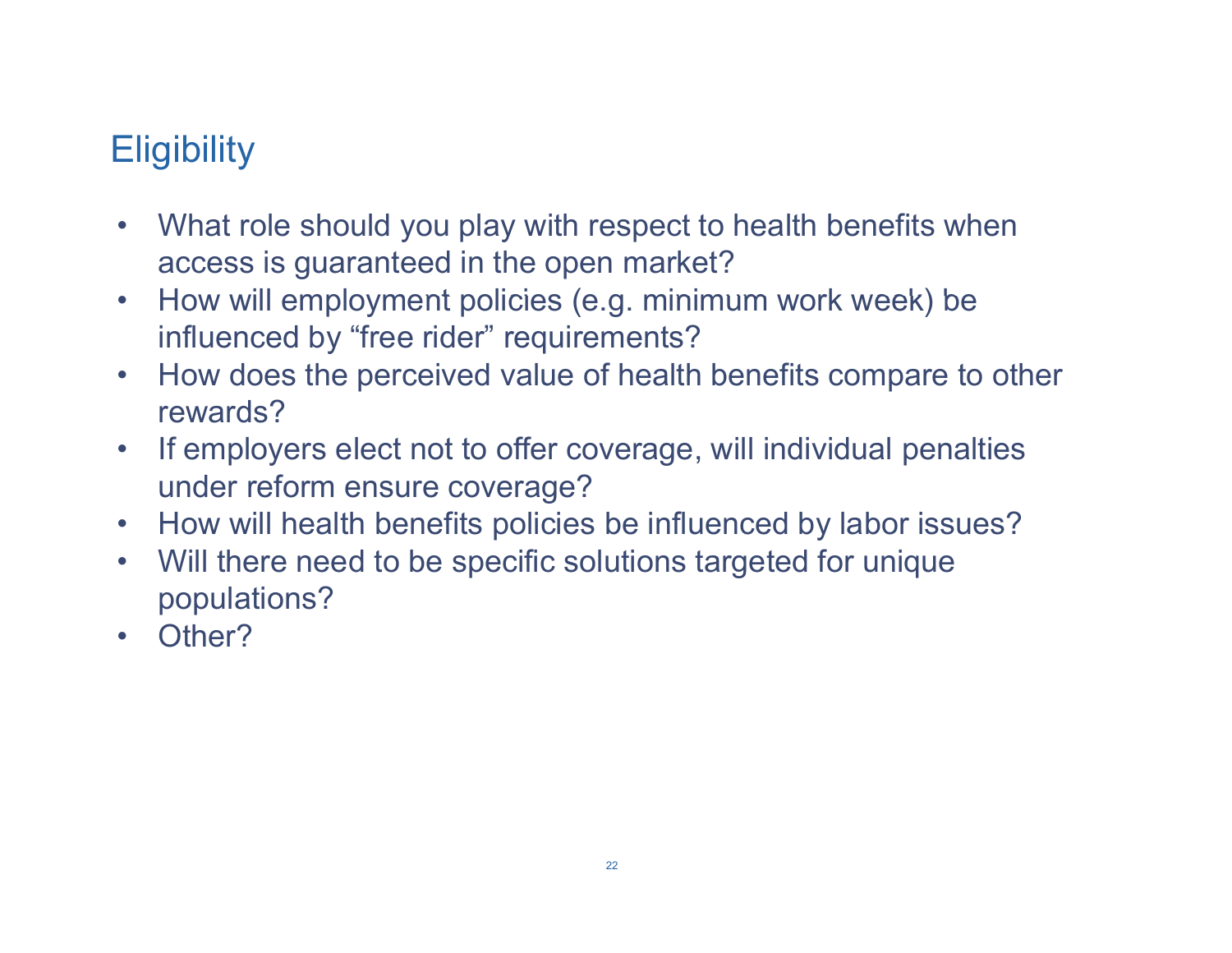# Contribution & Funding Strategies

- How much should businesses subsidize dependent coverage?
- $\bullet$  How will tax policies and tax subsidies influence contribution and funding strategies?
- • Should you move toward a defined contribution medical plan design in the state exchanges?
- • How should a defined contribution plan design take into account age, gender, area, and health status?
- $\bullet$  How can aggregators be utilized to make state exchanges more accessible and viable for national employers?
- Other?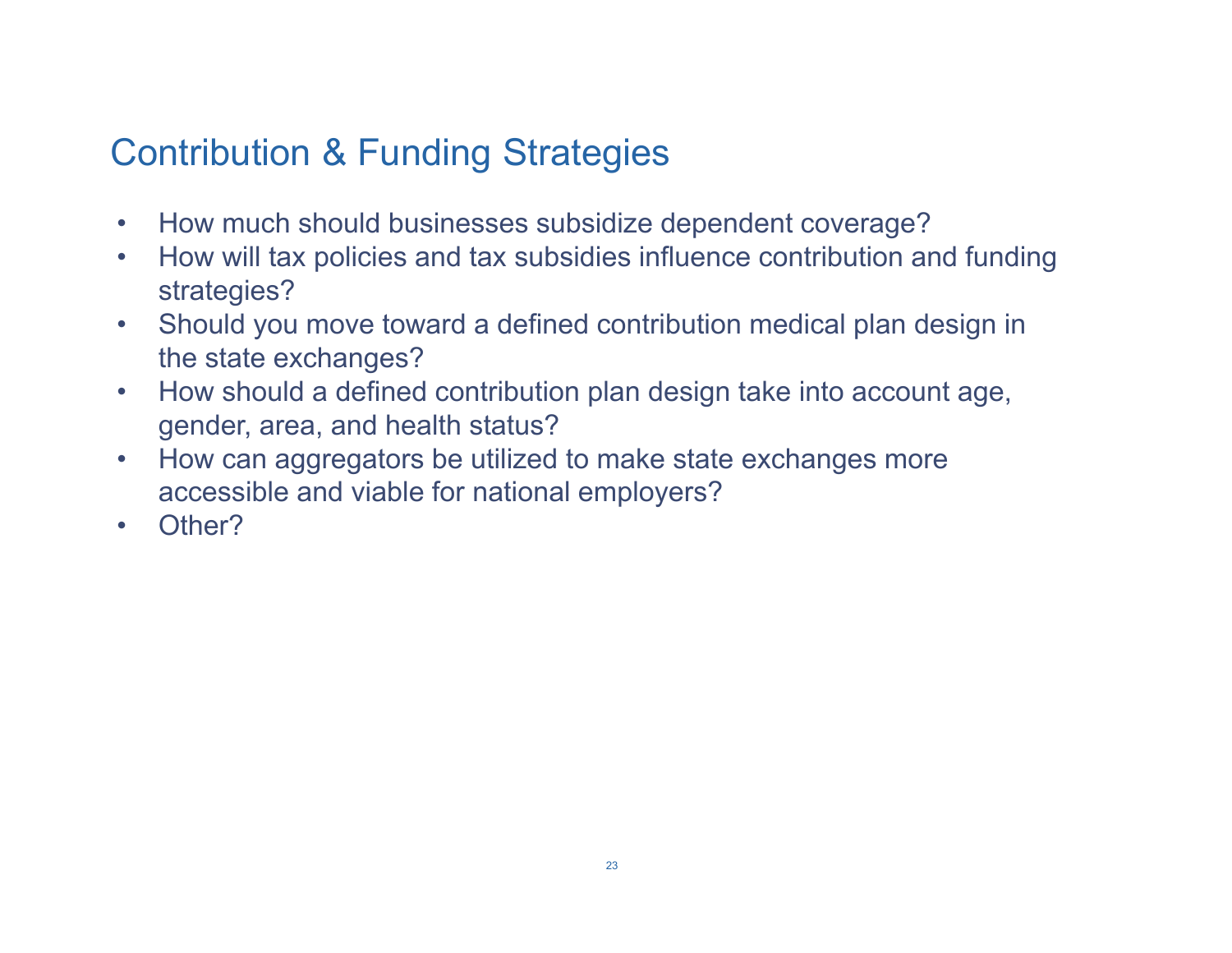## Cost Increases & Impact on Financial Statements

- •Will payment reform fundamentally realign incentives in the system?
- $\bullet$  How should new provider infrastructures like ACOs and medical homes be integrated into employers' strategies?
- $\bullet$  How should personal responsibility for health behaviors be defined and rewarded?
- • How can we leverage community health initiatives to accelerate our efforts?
- $\bullet$  How do we avoid continued cost shift and promote transparency and accountability for cost management?
- $\bullet$ Other?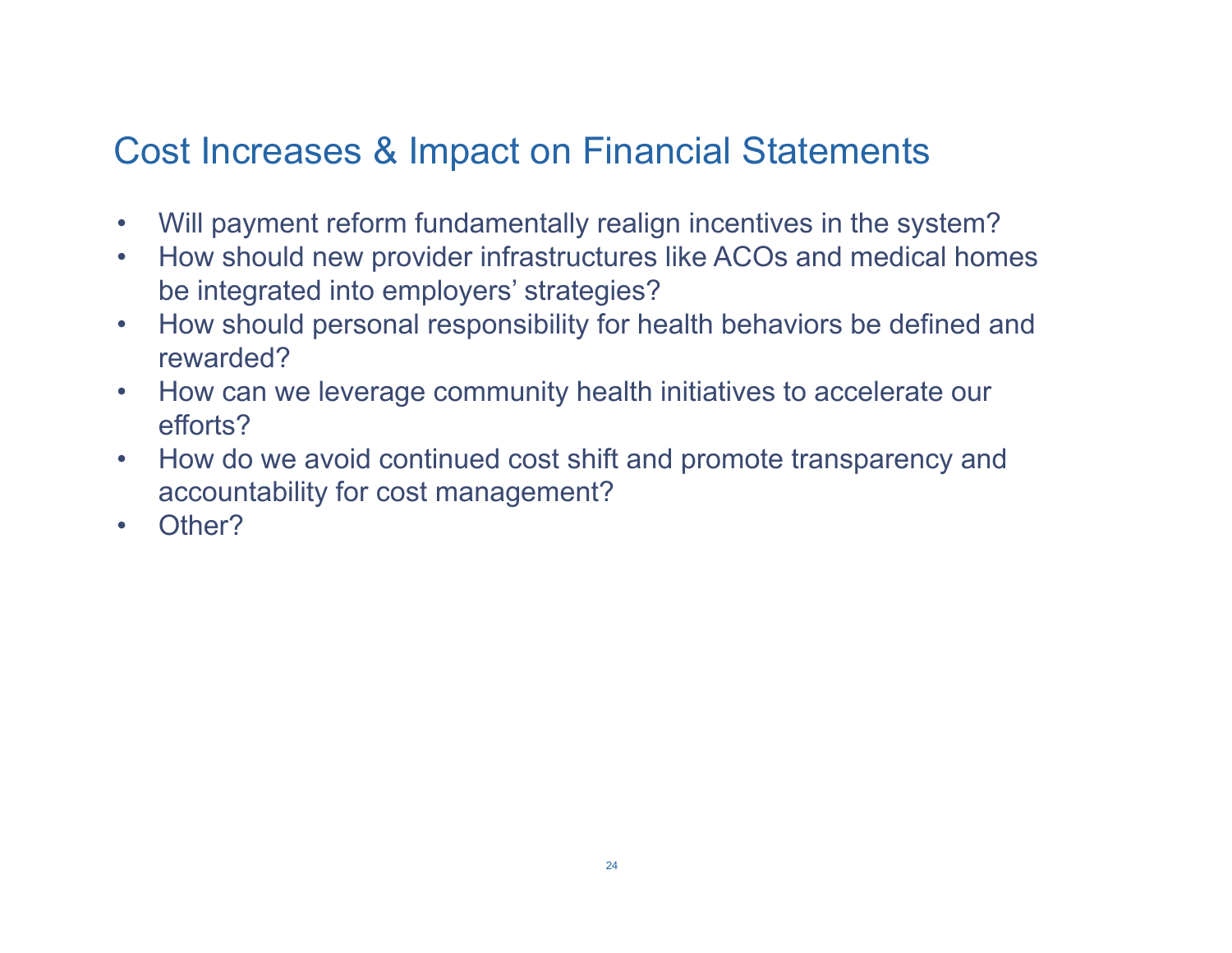## Retiree Health

- $\bullet$  How will insurance reforms (e.g. guaranteed issue, subsidies) mitigate need for pre-65 retiree medical?
- $\bullet$ How should Medicare solvency issues and future reforms be factored into our planning?
- $\bullet$  How should we support employees in retirement planning for health security in a post-reform world?
- Other?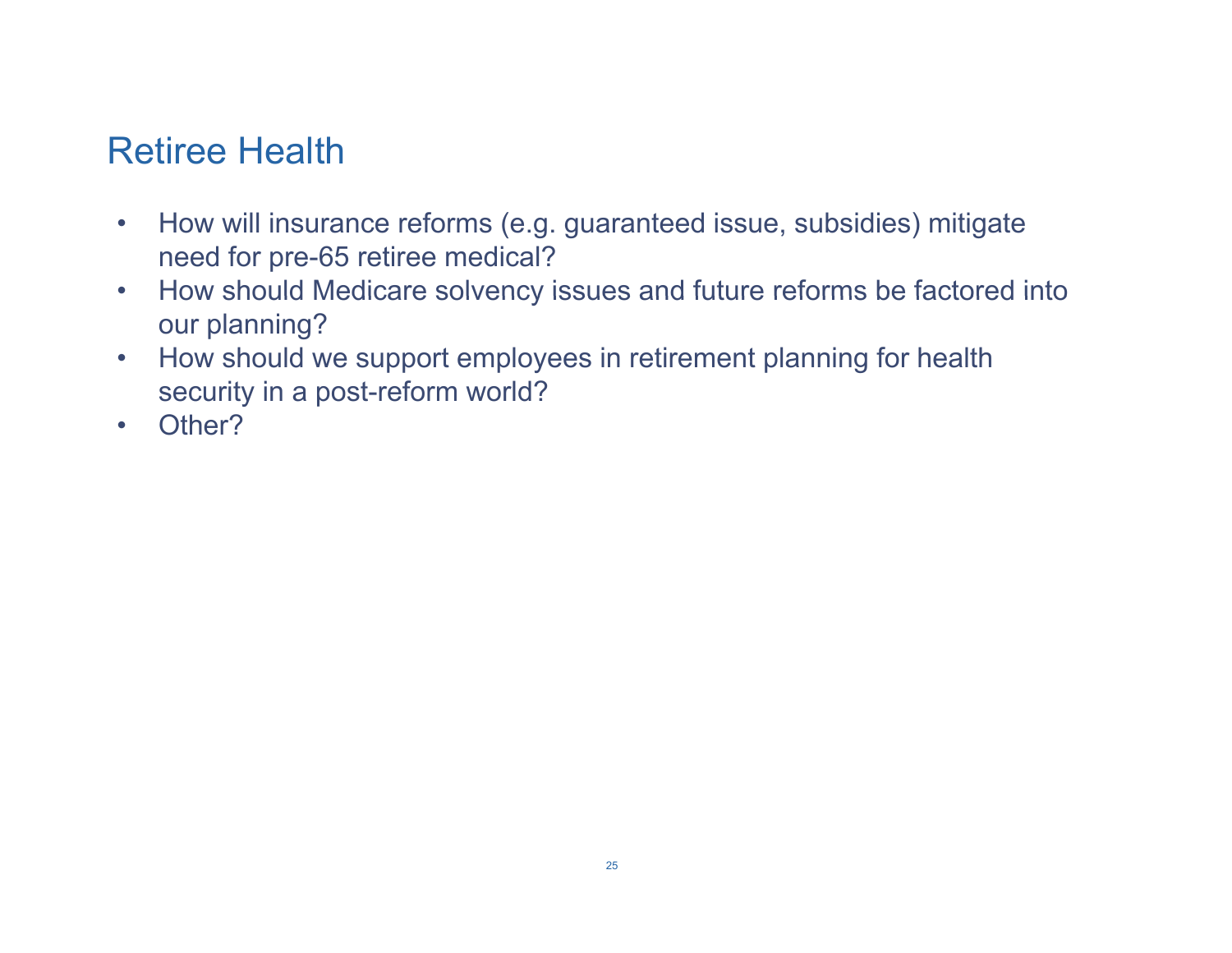## Compliance & Administration

- $\bullet$  What are the long term risks and burdens associated with a postreform environment?
- $\bullet$ How could third parties relieve the increased burden and risk of compliance and administration?
- $\bullet$  How could outsourcing help to simplify support in a postexchange world?
- $\bullet$ Other?





PwC Health Reform Touchstone Survey Supplement - 2010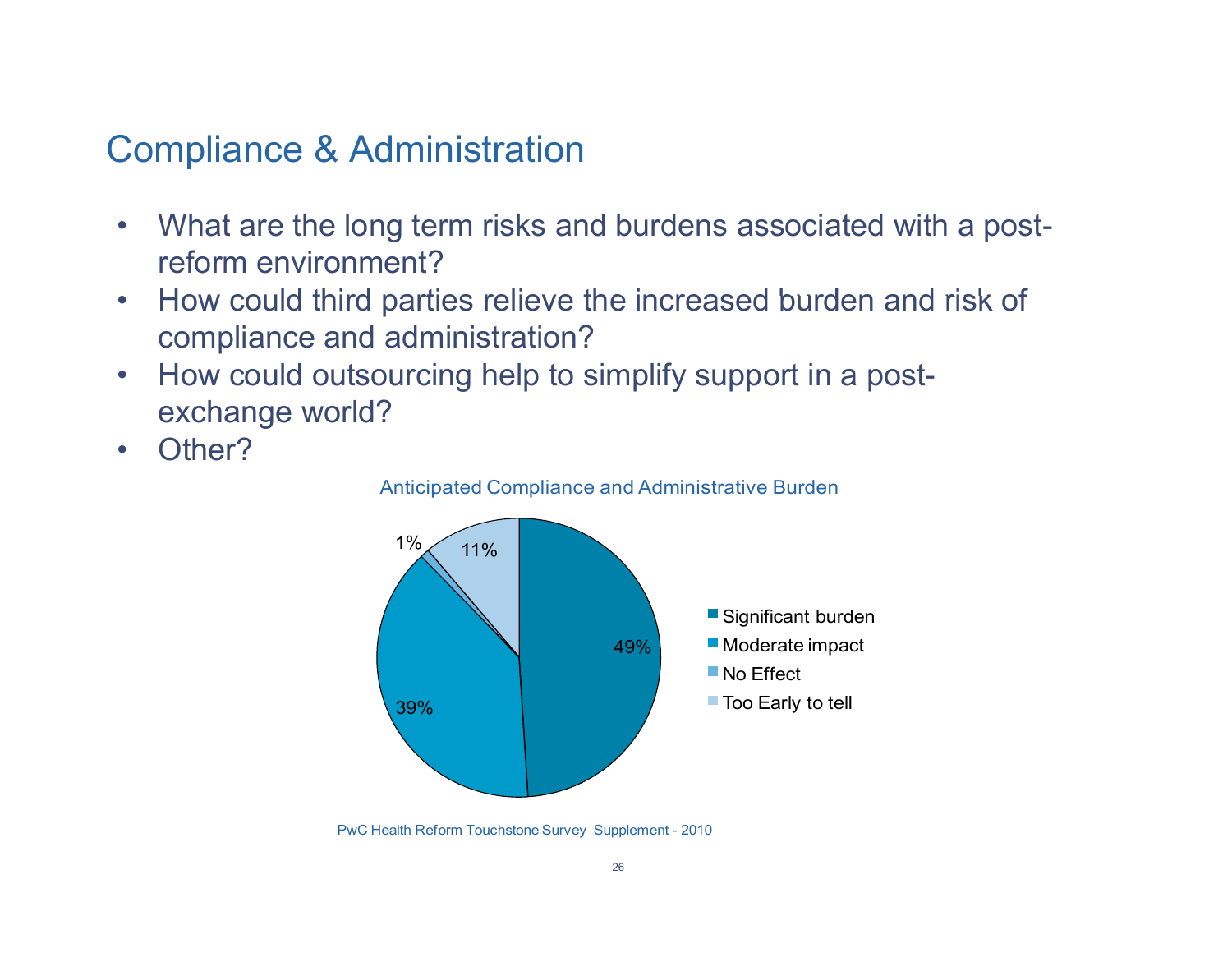# Implications for Employers

### Short term implications

- Reassess impact on current consumerism and health management strategies
- Evaluate and react to health reform changes needed for 2011 compliance and value of<br>grandfathered status. Consider value of offsets.
- Review "Free Rider Penalties" for potential tax liabilities and impact on labor strategy, benefits eligibility and coverage levels.

### Longer term implications

- Reevaluate "total rewards" and "health and wellness" strategies
- Assess potential for health exchanges and federal subsidies to replace all or some of employer provided subsidized health benefits.
- Reconsider retiree health programs including potential early retiree subsidies, expanded Rx coverage and movement toward EGWPs and potential "wrap".
- Re-examine the longer term risks and burdens of compliance in a post-reform environment.
- Consider potential outsourced solutions.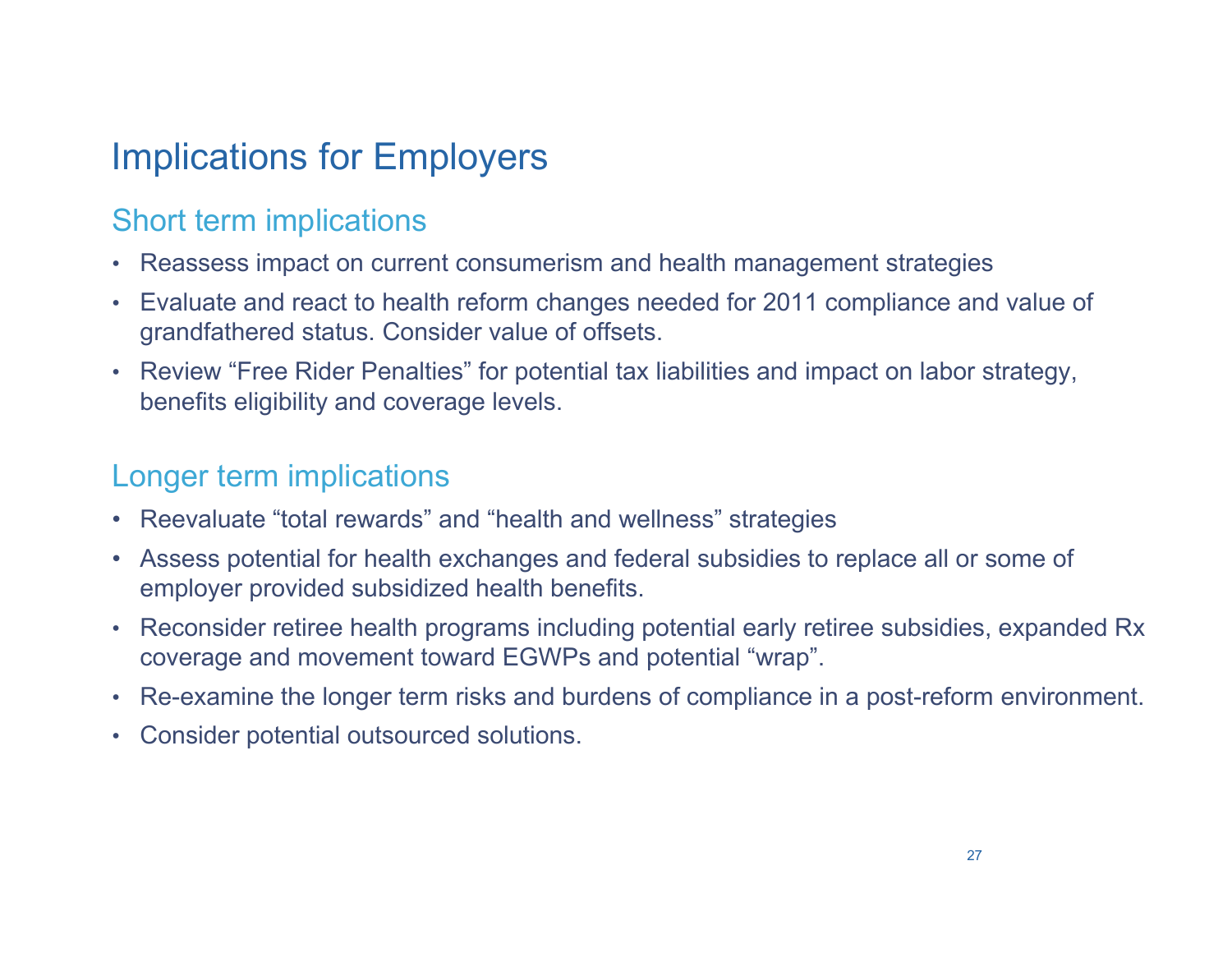## Section 4 Questions and Answers